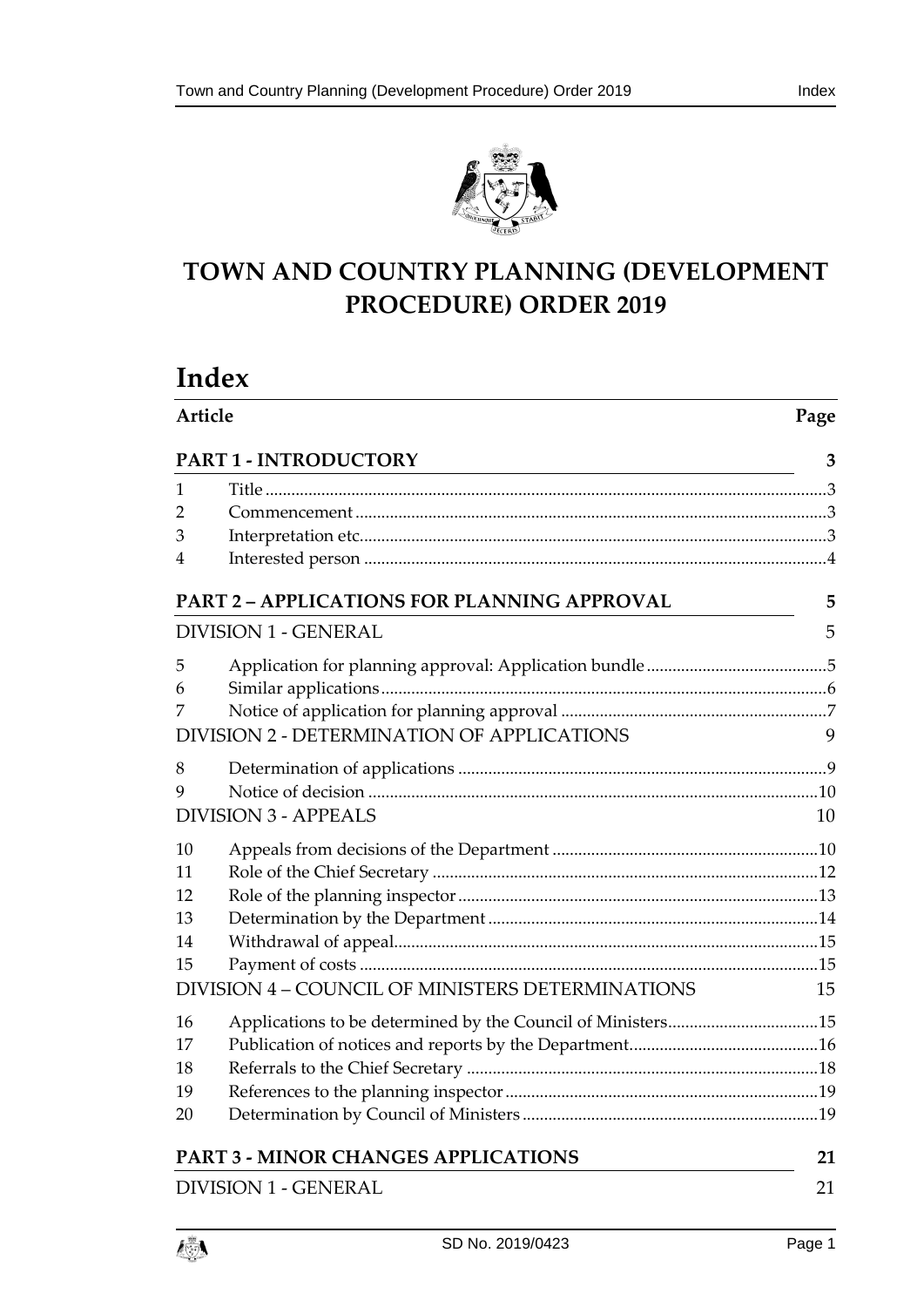| 21<br>22                                             |                                                           |    |
|------------------------------------------------------|-----------------------------------------------------------|----|
|                                                      | DIVISION 2 - DETERMINATION OF MINOR CHANGES APPLICATIONS  |    |
| <b>ETC</b>                                           |                                                           | 23 |
| 23                                                   |                                                           |    |
| 24                                                   |                                                           |    |
|                                                      | <b>DIVISION 3 - APPEALS</b>                               | 24 |
| 25                                                   |                                                           |    |
| PART 4 - MISCELLANEOUS, TRANSITIONAL AND REVOCATIONS |                                                           |    |
| 26                                                   |                                                           |    |
| 27                                                   |                                                           |    |
| 28                                                   |                                                           |    |
| 29                                                   |                                                           |    |
| 30                                                   |                                                           |    |
| <b>SCHEDULE 1</b>                                    |                                                           | 27 |
|                                                      | PARTICULARS TO BE INCLUDED WITH APPLICATIONS UNDER PART 2 |    |
|                                                      | <b>AND PART 3</b>                                         | 27 |
|                                                      | <b>SCHEDULE 2</b>                                         | 30 |
|                                                      | <b>INQUIRY AND WRITTEN REPRESENTATION PROCEDURE</b>       | 30 |

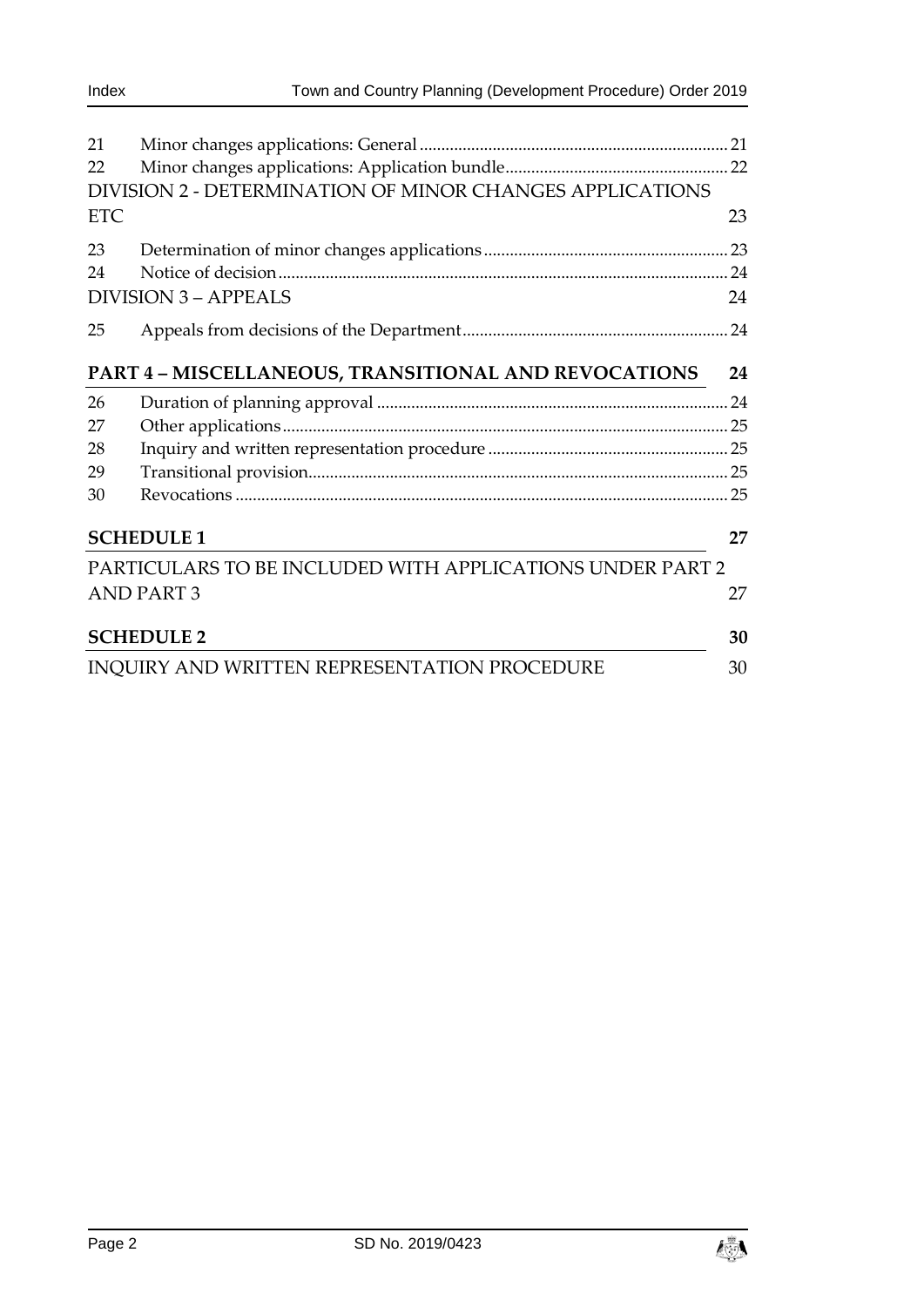Statutory Document No. 2019/0423



*Town and Country Planning Act 1999*

# **TOWN AND COUNTRY PLANNING (DEVELOPMENT PROCEDURE) ORDER 2019**

*Laid before Tynwald: 19 November 2019 Coming into Operation: 1 January 2020*

<span id="page-2-0"></span>The Department of Environment, Food and Agriculture makes the following Order under sections 8, 9(1), 10 and 11(3) of the Town and Country Planning Act 1999.

# **PART 1 – INTRODUCTORY**

# <span id="page-2-1"></span>**1 Title**

This Order is the Town and Country Planning (Development Procedure) Order 2019.

# <span id="page-2-2"></span>**2 Commencement**

This Order comes into operation on 1 January 2020.

# <span id="page-2-3"></span>**3 Interpretation etc.**

(1) In this Order —

**"Act"** means the Town and Country Planning Act 1999;

**"appellant"** means a person referred to in article 10(1);

# **"applicant"** means —

- (a) a person who makes an application under Part 2 or under Part 3 in that person's name and on that person's own behalf; or
- (b) an agent acting for a person mentioned in paragraph (a),

and where paragraph (b) applies, unless otherwise stated, references to "applicant" must be read as references to the agent;

**"application bundle"** means the bundle referred to in article 5;

**"application for approval in principle"** means an application for planning approval that reserves, for subsequent application for approval to the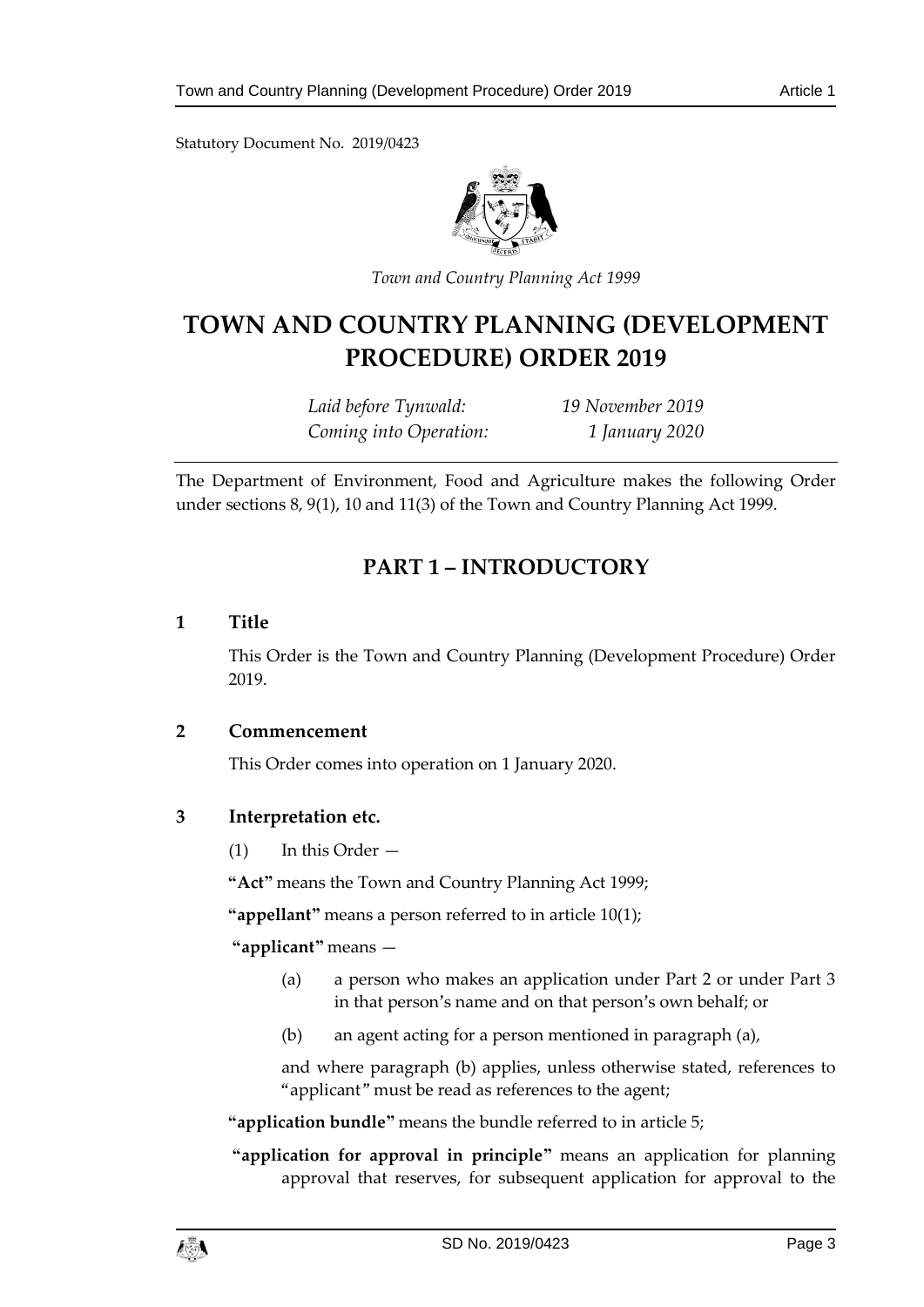Department, matters of siting, design, external appearance, internal layout of buildings, site layout, drainage, landscaping, means of access not particularised in the application and "approval in principle" is to be construed accordingly;

- **"application for planning approval"** means an application for planning approval under Part 2;
- **"conservation area"** means an area designated as such by order under section 18 of the Act;
- **"Department"** means the Department of Environment, Food and Agriculture**;**
- **"minor changes application"** means an application under Part 3 for minor changes to the grant of a planning approval;
- **"planning inspector"** means a person whose name appears on a list approved for the purposes of this Order by the Council of Ministers;
- **"written representations"** includes supporting documents and comments, objections, responses, submissions or views expressed in writing.
- $(2)$  Any
	- (a) document, plan, drawing, illustration or other thing required under this Order to be given (howsoever expressed) may be given by electronic means provided the intended recipient is able, and willing, to receive it by those means;
	- (b) plan, drawing or illustration given under this Order must include —
		- (i) a statement setting out its metric scale when printed or reproduced on a particular size of paper (for example "1:100 when printed on A4 paper"); and
		- (ii) except in the case of a location map referred to in paragraph 1 of Schedule 1, either or both a metric scale bar labelled with its ground length and in multiples of metric units or clearly marked and scaled metric dimensions.

# <span id="page-3-0"></span>**4 Interested person**

- (1) For the purposes of this Order, an interested person is  $-$ 
	- (a) a person who has made written representations in respect of an application for planning approval specifying how the lawful use of that person's land would be affected by the development for which planning approval is being sought and whom the Department considers has a sufficient interest in that application in order to take part in subsequent proceedings relating to it;
	- (b) where an appeal is submitted under regulation 10(4), any other person who has made written representations at the date the appeal is submitted; and

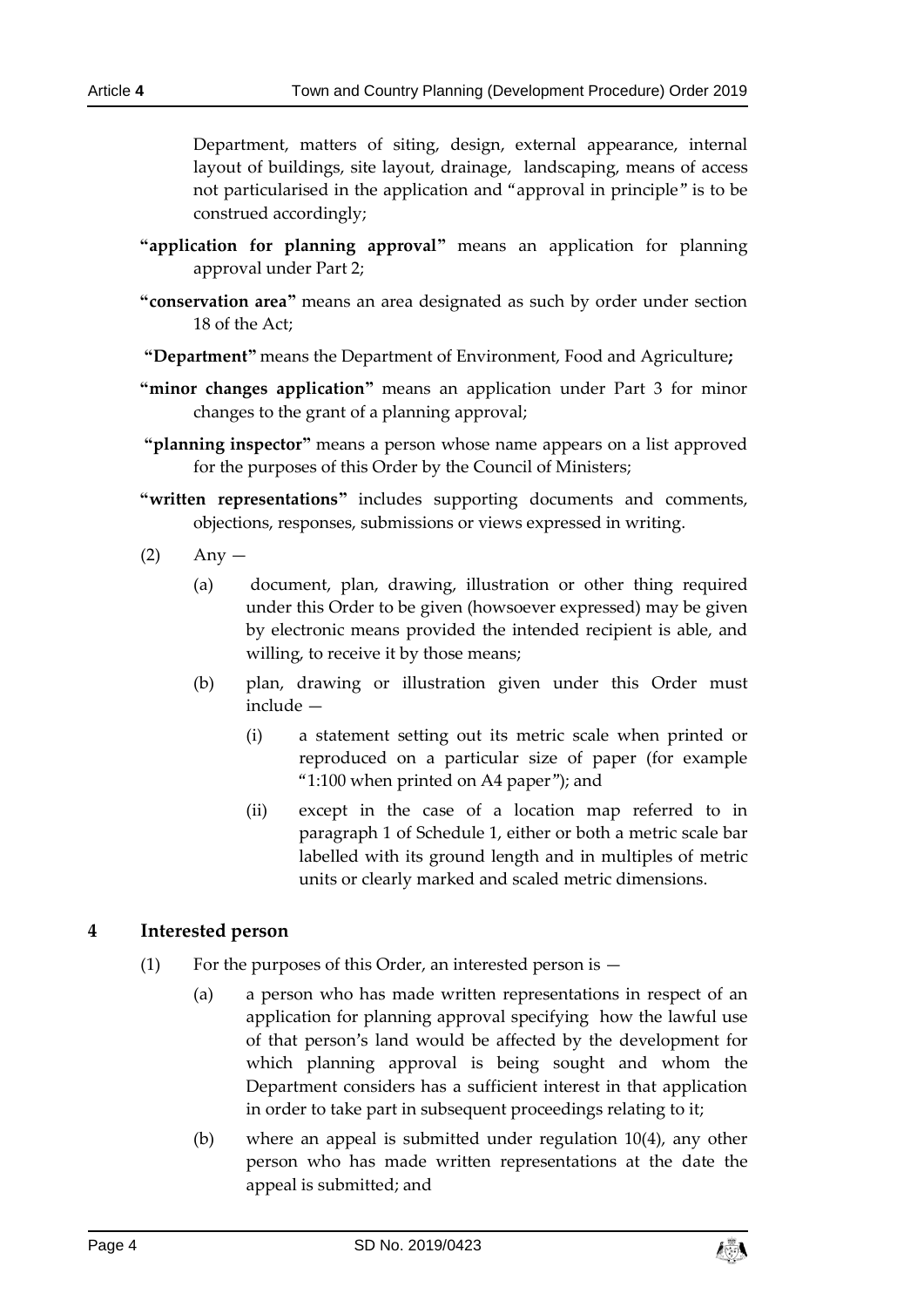- (c) a person referred to in paragraph (2).
- (2) Those persons are
	- (a) the applicant;
	- (b) any Government Department that has made written representations that the Department considers material;
	- (c) the Highways Division of the Department of Infrastructure;
	- (d) Manx National Heritage where it has made written representations that the Department considers material;
	- (e) Manx Utilities where it has made written representations that the Department considers material;
	- (f) the local authority in whose district the land the subject of the application is situated; and
	- (g) a local authority adjoining the authority referred to in paragraph (f) where that adjoining authority has made written representations that the Department considers material.
- (3) For the purposes of paragraph (1)(a), written representations may only be made after a notice of application has been furnished under article 7 and before the application is determined under article 8.

# <span id="page-4-1"></span><span id="page-4-0"></span>**PART 2 – APPLICATIONS FOR PLANNING APPROVAL**

# DIVISION 1 - GENERAL

# <span id="page-4-2"></span>**5 Application for planning approval: Application bundle**

- (1) A person applying for planning approval must give the Department four copies of an application bundle consisting of the documentation referred to in  $-$ 
	- (a) paragraph (3);
	- (b) where relevant, paragraph (6); and
	- (c) where applicable, paragraph (10).
- (2) A person referred to in paragraph (1) need only give the Department one copy of an application bundle when giving it by electronic means.
- (3) The documentation referred to in this paragraph is
	- (a) an application form supplied by the Department, completed by the applicant;
	- (b) such other documentation referred to in that form not otherwise particularised in Schedule 1; and
	- (c) the particulars specified in Schedule 1 which has effect.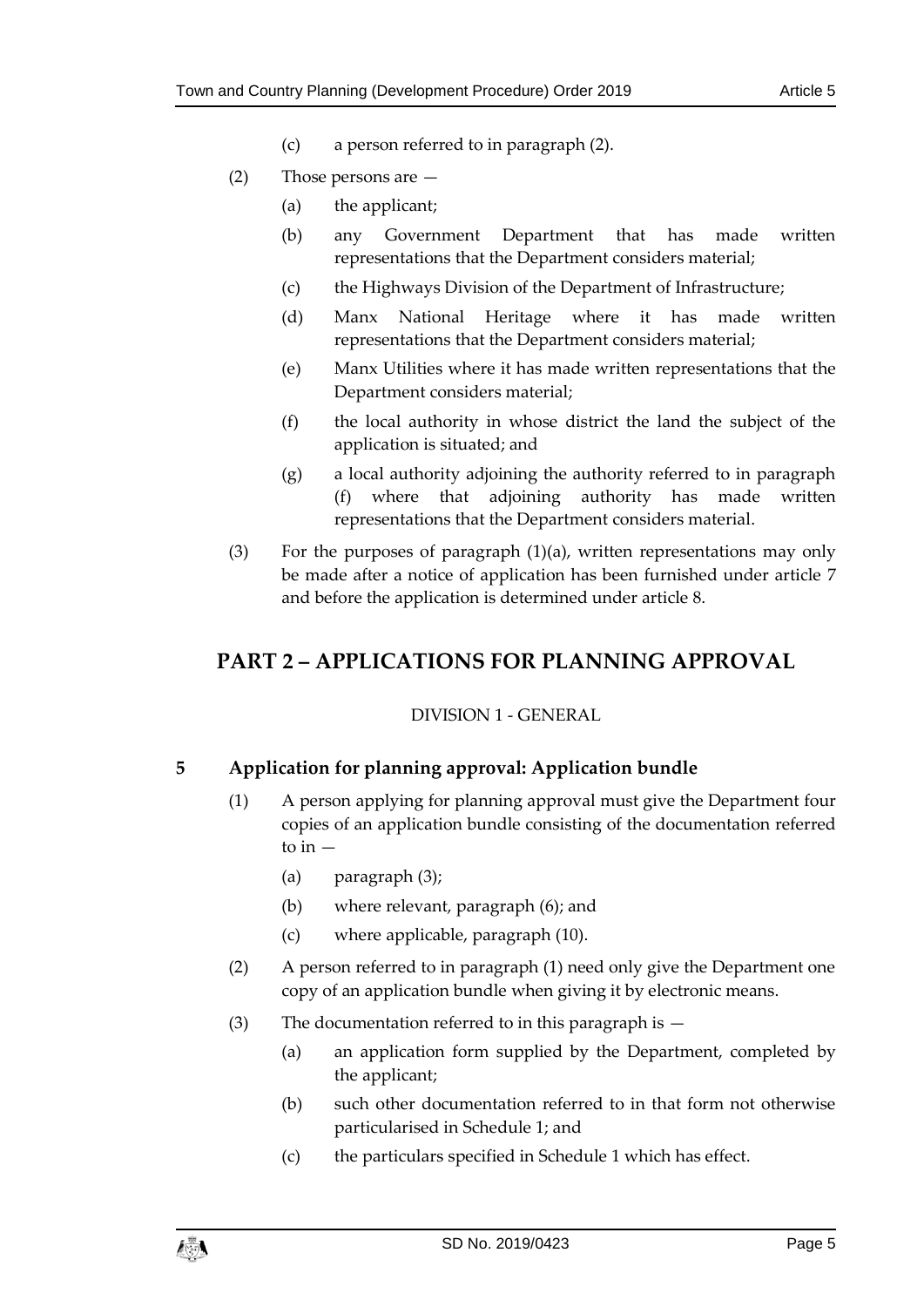- (5) Where paragraphs (3) and (4) are not satisfied, the Department may return the application (together with the appropriate fee) to the applicant and is not required to take any further action in respect of it.
- (6) The documentation referred to in this paragraph is such further particulars as the Department may direct to be given at any time before the final determination of the application for approval or, as the case may be, the submission of an appeal in respect of a failure to determine an application in accordance with article 10.
- (7) Where paragraph (6) applies, the particulars in question must be furnished by a date specified in the direction.
- (8) The date referred to in paragraph (7) must be a date falling more than 21 days after the date of the direction.
- (9) Where an applicant fails to furnish the required particulars in accordance with paragraphs (6) to (8), the Department may treat an application for planning approval as withdrawn.
- (10) The documentation referred to in this paragraph is documentation not falling within paragraph  $(3)$  or  $(6)$  which  $-$ 
	- (a) comprises such further, or amended, particulars or information (whether by way of plans or otherwise) that the applicant may, at any time before the final determination of the application for approval, give without prior request; and
	- (b) the Department considers is not so significant as to warrant the making of a new application under this Part.
- (11) Where in respect of land that is subject to an application for planning approval —
	- (a) the applicant is the owner of that land or has an interest in it; and
	- (b) that land or interest becomes vested in another person,

that other person may apply in writing to the Department to be treated as the applicant and must be so treated if the Department agrees.

(12) The Department may, in any given case and at any time before the application is determined, require the person making an application to furnish it with additional hard copies of the application bundle.

# <span id="page-5-0"></span>**6 Similar applications**

- (1) The Department may refuse an application without preparing and publishing a notice of application under article 7 where—
	- (a) that application is, in accordance with this Order, to be determined by the Department; and

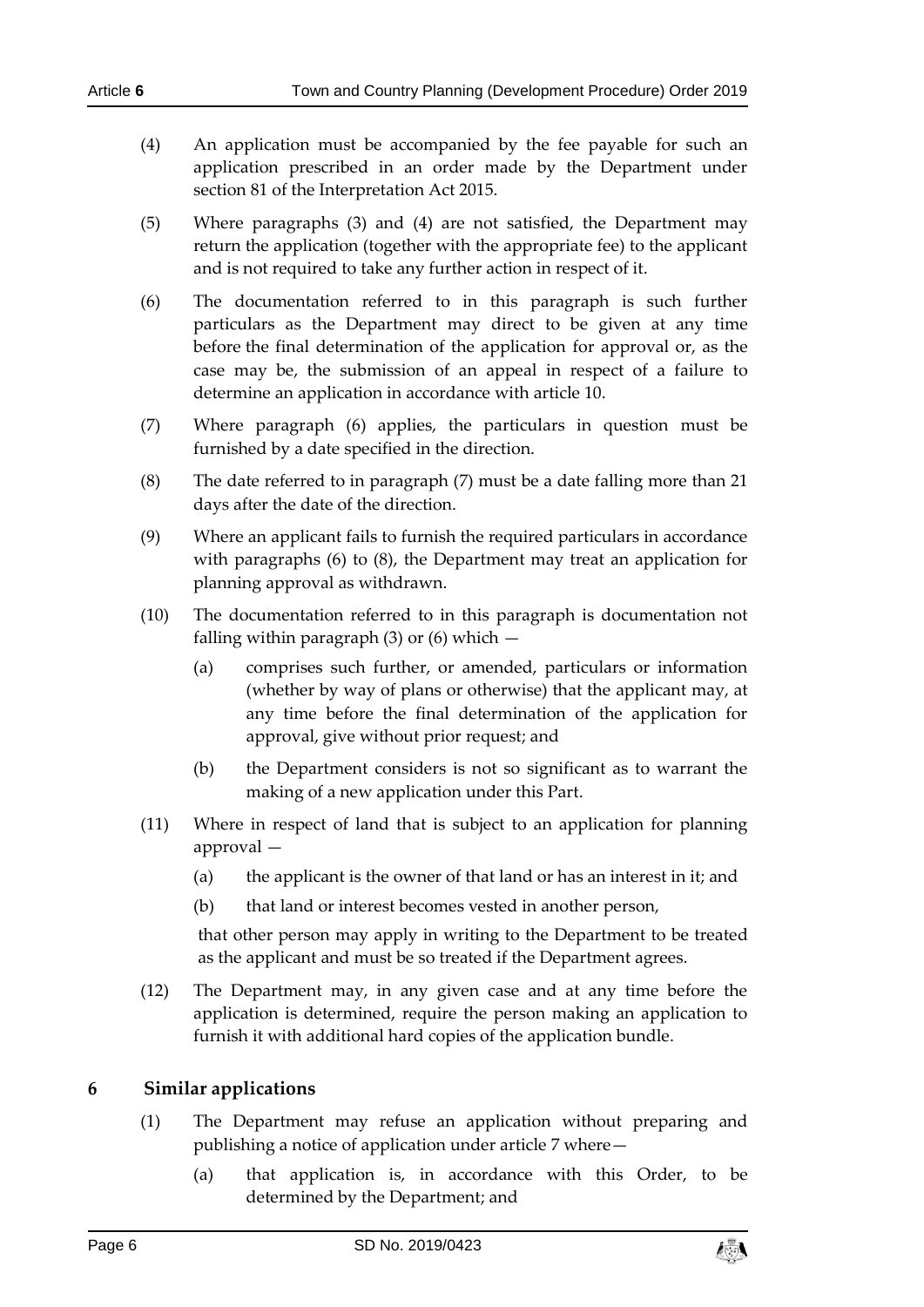- (b) the Department considers that application to be a similar application.
- (2) Where the Department refuses an application under paragraph (1), it must give the applicant a notice setting out the reasons for that refusal and stating that its decision is final and binding subject only to the possibility of judicial review by petition of doleance.
- (3) The Council of Ministers may refuse an application without a notice of application under article 17 being prepared or published where —
	- (a) that application is, in accordance with this Order, to be determined by the Council; and
	- (b) the Council considers that application in question to be a similar application.
- (4) Where the Council of Ministers refuses an application under paragraph (3) the Chief Secretary must give the applicant a notice setting out the reasons for that refusal stating that the decision is final and binding subject only to the possibility of judicial review by petition of doleance.
- (5) A "similar application" is an application ("application B") made under article 5 which is not materially different to an application for planning approval ("application A") which has been determined within the applicable 5 year period.
- (6) The applicable 5 year period—
	- (a) begins with
		- (i) if an appeal was submitted in respect of application A, the day on which the appeal decision notice in respect of that appeal was issued; or
		- (ii) if no such appeal was submitted, the last day on which such an appeal could have been submitted; and
	- (b) ends with the day on which the application B was submitted to the Department.
- (7) For the avoidance of doubt, where this article applies articles 7 to 19 do not.

# <span id="page-6-0"></span>**7 Notice of application for planning approval**

- (1) Where, in respect of an application made under article 5, articles 6 and 16 do not apply the Department must prepare and publish a notice of application in accordance with this article.
- (2) A notice of application must
	- (a) specify the location of, and describe, the land and the proposed development to which the application for planning approval relates;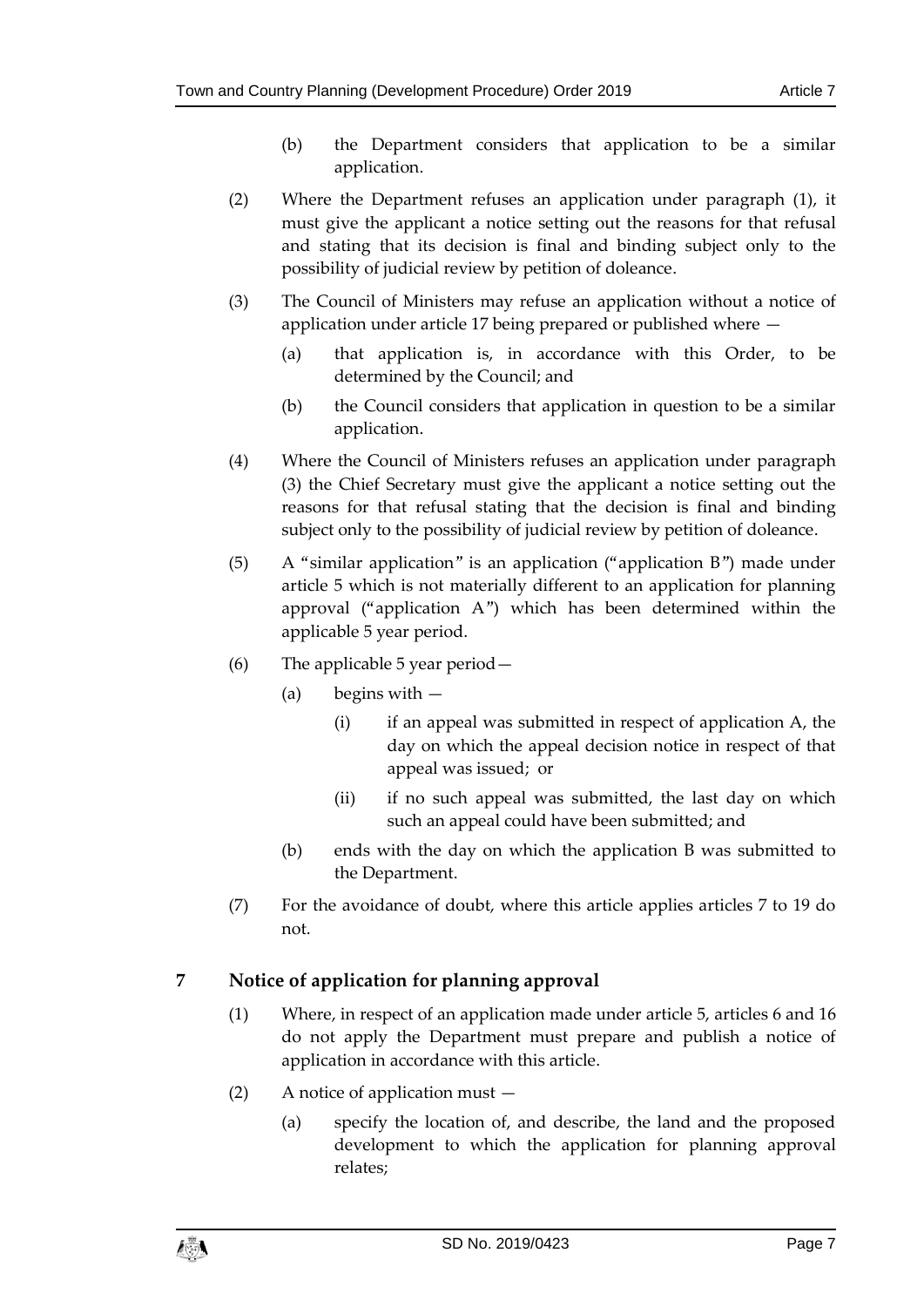- (b) state that any person may make written representations to the Department with respect to that application at any time before it is determined under article 8 (see in particular paragraph (2) of that article); and
- (c) state that any person (P) who wishes to apply to be treated as an interested person must, in P's written representations specify how (by reference to accepted planning considerations) the lawful use of P's land would be affected by the development for which approval is sought.
- (3) No later than the publication date the Department must  $-$ 
	- (a) give the applicant a copy of the notice of application requiring that person to —
		- (i) display a copy of the notice by fixing it firmly to a building, other structure or near the land that is subject to that application so that it can easily be read by members of the public from the public highway and is unlikely to be obscured or concealed; and
		- (ii) ensure that copy of the notice displayed in accordance with paragraph (i) remains so displayed for a period of not less than 21 days beginning with the day on which it was first displayed;
	- (b) notify the Highway Services Division of the Department of Infrastructure and the local authority for the district in which the land subject to that application is situated, of that application and the place and times at which it may be viewed (whether in hard copy form or electronic form or both forms); and
	- (c) cause the matters referred to in sub-paragraphs (a) to (c) of paragraph (2) to be published —
		- (i) in at least one newspaper circulating in the Island; or
		- (ii) by such other means as the Department considers appropriate.
- (4) Where a local authority is notified of the application under paragraph (3)(b), it may publicise the place and times at which it may be viewed (whether in hard copy form or electronic form or both forms), in any manner it sees fit.
- (5) Where documentation is given to the Department under to article 5(6) or (10), the Department may undertake such publicity as it sees fit having regard to the significance of that documentation and may, if it considers it appropriate to do so, prepare and publish —
	- (a) an amended; or
	- (b) a replacement,

notice of application.

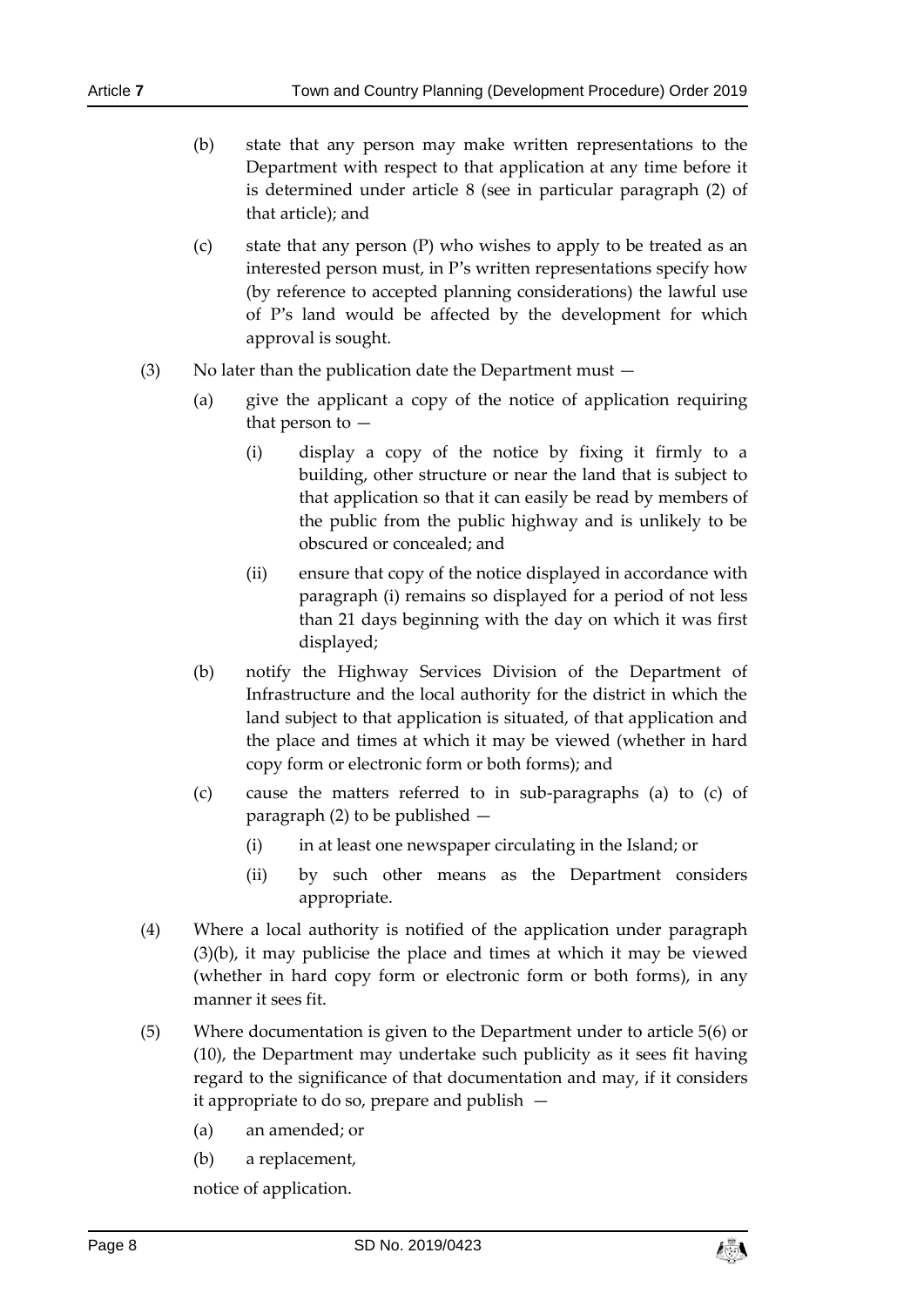(6) Where an amended or replacement notice is prepared under paragraph (5), references to a notice of application (however expressed) in paragraphs (1) to (4) are to be read as references to that amended or replacement notice.

# DIVISION 2 - DETERMINATION OF APPLICATIONS

# <span id="page-8-1"></span><span id="page-8-0"></span>**8 Determination of applications**

- (1) Where article 16 does not apply, the Department must consider the application bundle and any representations made under article 7 in accordance with this article.
- (2) The Department
	- (a) cannot determine an application earlier than 21 days beginning with the date on which the applicant is given the latest notice of application under article 7;
	- (b) must, if practicable, determine that application and give a planning decision notice in accordance with article 9 within the relevant period.
- (3) Where the Department has, pursuant to article 5(6) or (10), been given further particulars the relevant period is —
	- (a) a period of 8 weeks beginning with the date on which those particulars are given to the Department;
	- (b) a period of 16 weeks beginning with that date in a case where an environmental impact assessment is required;
	- (c) such longer period as may be agreed, in writing, with the applicant.
- (4) Where paragraph (3) does not apply, the relevant period is a period of 8 weeks beginning with the date on which the Department is given the documentation referred to in article 5(3).
- (5) Where it is not reasonably practicable for the Department to determine the application for planning approval within the relevant period referred to in paragraph (3) or, as the case may be, (4), the Department must determine the application as soon as reasonably practicable after the expiry of that period.
- (6) But the determination of an application does not have effect  $-$ 
	- (a) if an appeal is submitted under Division 3 of this Part, until the appeal is determined or withdrawn;
	- (b) if no appeal is submitted, until the time within which an appeal may be submitted has expired (see article 10(3)).
- (7) Unless a condition attached to a grant of planning approval provides otherwise, the approval (including one which has been changed as a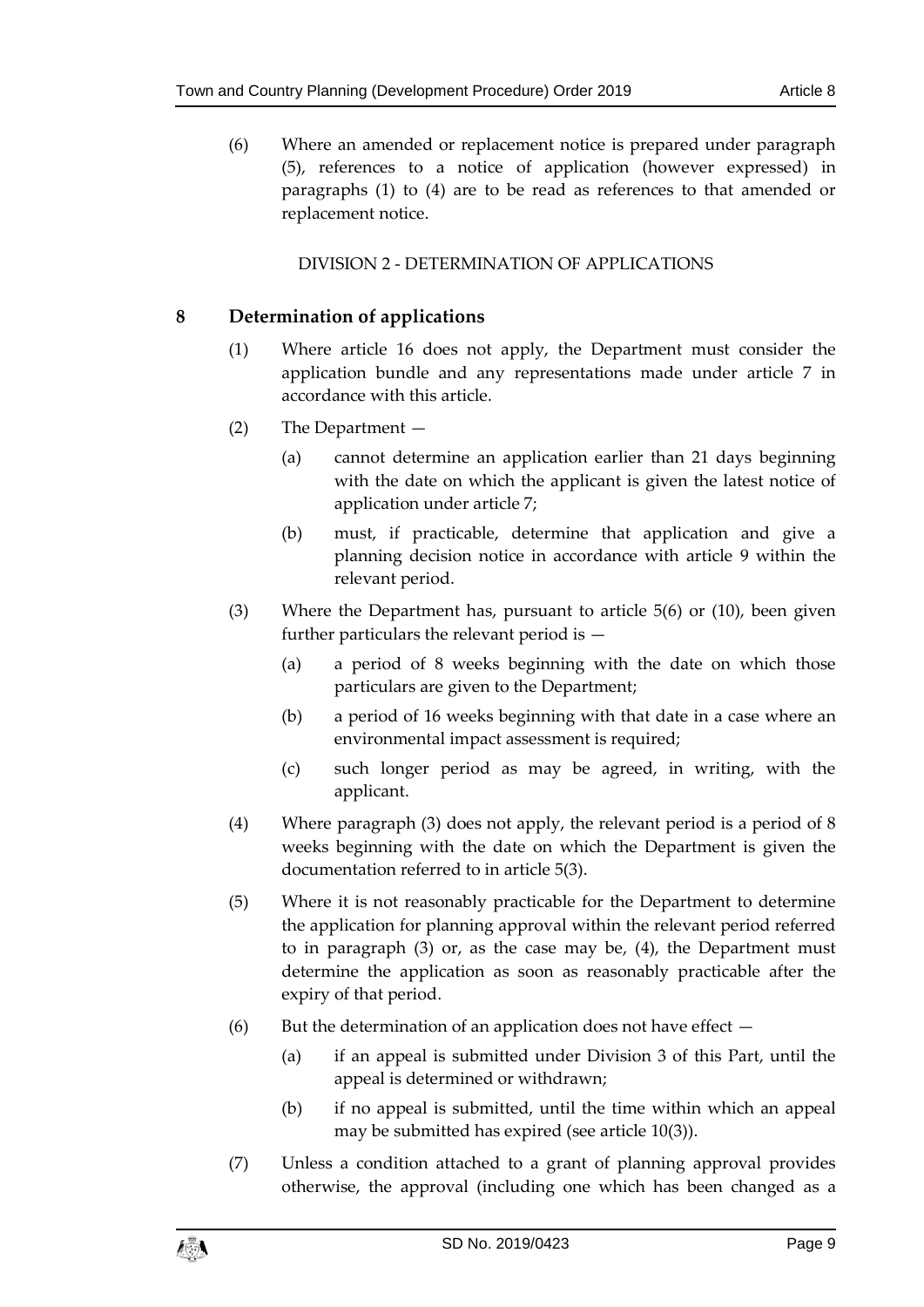result of a minor changes application – see Part 3) applies to the land in respect of which it is granted irrespective of any change of ownership or interest in the land.

# <span id="page-9-0"></span>**9 Notice of decision**

- (1) As soon as practicable after making determination under article 8, the Department must give notice in writing of that decision (an "planning decision notice") to —
	- (a) the applicant and where the applicant is an agent, to the agent only;
	- (b) every interested person who is not the applicant; and
	- (c) any other person who has made representations with respect to the application.
- (2) A planning decision notice must set out
	- (a) where approval is granted, the conditions (if any) subject to which it is granted and the reasons for them;
	- (b) where approval is refused, the reasons for it;
	- (c) the effect of article 8(6); and
	- (d) where it is given to an interested person under paragraph (1), the right of such a person to appeal in accordance with Division 3.
- (3) If it appears to the Department that an approval decision notice contains a relevant error, the Department must give a correction notice to those persons mentioned in paragraph (1) setting out the text of any correction subject to which the approval decision notice is to be read.
- (4) A relevant error is
	- (a) an error of grammar, spelling or syntax;
	- (b) an error in the citation of relevant legislation;
	- (c) an obviously incorrect cross-reference;
	- (d) a clerical error or omission; or
	- (e) an error in transcription or expression.
- (5) Once a correction notice has been given, the original notice is to be treated for all purposes as if it had been made in the corrected form and article 10(3) has effect as if the original notice had been given on the date on which the correction notice is given.

# DIVISION 3 - APPEALS

# <span id="page-9-2"></span><span id="page-9-1"></span>**10 Appeals from decisions of the Department**

(1) Any interested person may be an appellant and appeal from a decision of the Department in respect of an application under Part 2.

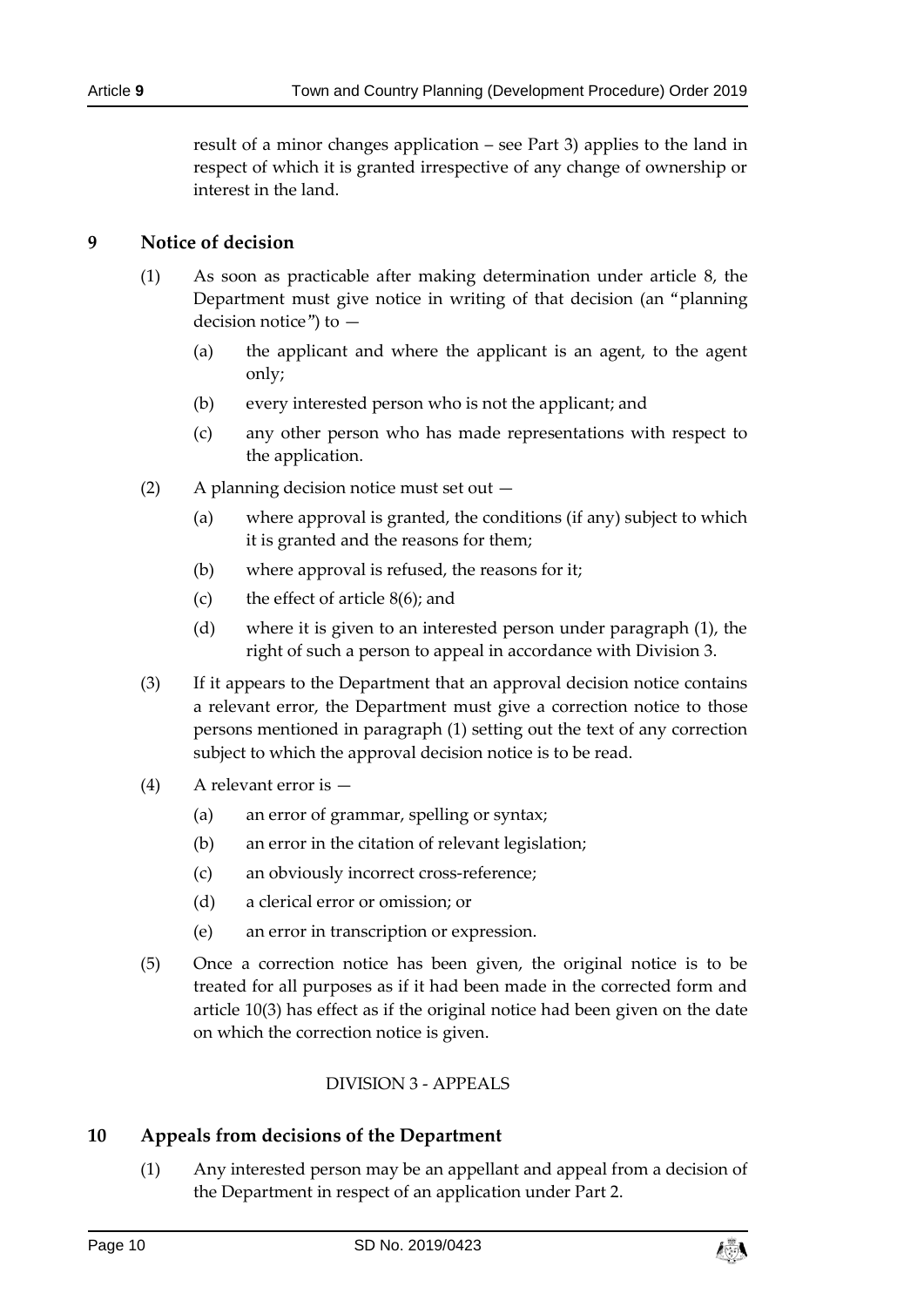- (2) An appeal must be in writing and given to the Department.
- (3) An appeal may only be submitted within 21 days of the date of the planning decision notice under article 9.

This paragraph applies where paragraph (4) does not.

- (4) Where an application has not been determined within the relevant period in accordance with article 8 and is not to be determined by the Council of Ministers, an appeal may be submitted upon the expiry of the later of —
	- (a) a period of 6 months beginning with the date on which the Department was furnished with an application bundle; or
	- (b) a period of 3 months beginning with the end of the relevant period referred to in article 8(3) to (5).
- (5) An appeal must—
	- (a) include
		- (i) the grounds of appeal;
		- (ii) an election, if that is the appellant's wish, to have the appeal determined by means of an inquiry together with the fee payable in respect of such an inquiry as prescribed by the Department in an order made under section 81 of the Interpretation Act 2015; and
	- (b) in any event, must be accompanied by the fee payable in respect of such an appeal as prescribed by the Department in an order made under section 81 of the Interpretation Act 2015.
- (6) The grounds of appeal referred to in paragraph  $(5)(a)(i)$  must -
	- (a) on the part of a person who is not listed in article 4(2) and who is objecting to the application, relate to issues which that person included in representations made prior to the determination of the application under Division 2 of this Part;
	- (b) on the part of the applicant
		- (i) where the appeal is against a determination made under Division 2 of this Part, specify in detail and by reference to material planning considerations the reasons why the appellant disagrees with that determination;
		- (ii) where the appeal is against a refusal of the application on the grounds of deficient detail or supporting documentation, set out why the applicant considers that the information or documentation forming part of the application bundle was sufficient in the circumstances.
- (7) For the avoidance of doubt, the grounds of appeal cannot be based on a material alteration of the terms of the application given under article 5.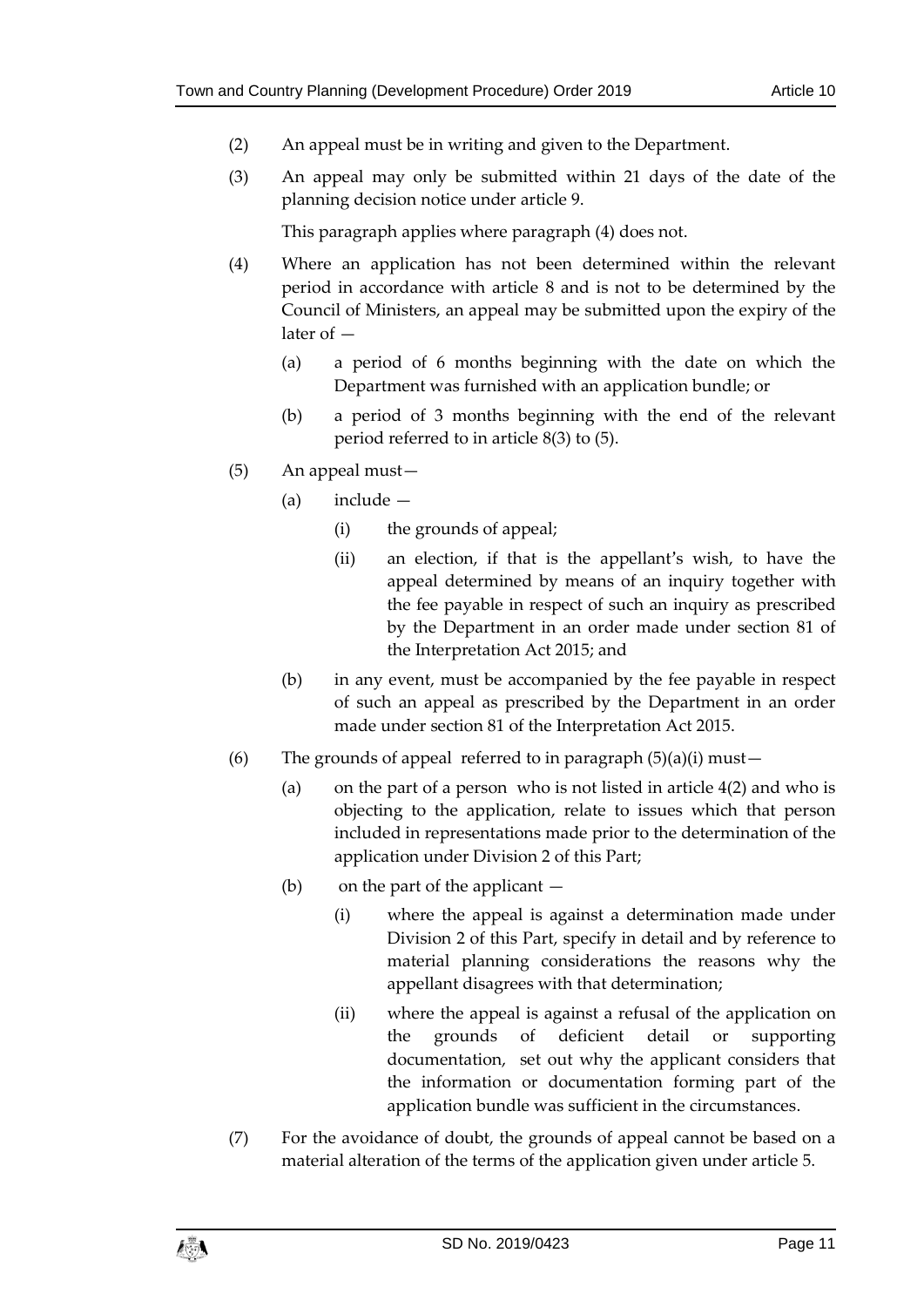(8) The Department must, as soon as reasonably practicable, forward to the Chief Secretary all documents and material it has received under this article.

### <span id="page-11-0"></span>**11 Role of the Chief Secretary**

- (1) Within 10 working days of the receipt of an appeal notice, the Chief Secretary must give a written notice to every interested person —
	- (a) inviting written representations (including on whether the appeal should be determined by means of written representations or by means of an inquiry) to be given to the Chief Secretary within a period of 21 days beginning with the date of that invitation;
	- (b) stating that the appeal will be determined
		- (i) by means of an inquiry where an appellant has so elected under article 10(5)(a)(ii);
		- (ii) where paragraph (i) does not apply, by means of written representations.
- (2) The Chief Secretary may extend the period referred to in paragraph  $(1)(a)$ .
- (3) Notwithstanding paragraph  $(1)(b)(i)$ , the appeal is to be determined by means of written representations where all interested parties (including the appellant) have, following the Chief Secretary's notice, unanimously agreed that it should be determined by such means.
- (4) Where paragraph (1)(b)(ii) would otherwise apply, the appeal is to be determined by means of an inquiry where an interested person has —
	- (i) made representations under paragraph (1)(a) for it to be so determined; and
	- (ii) enclosed, with those representations, the fee payable in respect of such an inquiry as prescribed by the Department in an order made under section 81 of the Interpretation Act 2015.
- (5) Paragraphs (6) to (8) apply where either
	- (a) paragraph (1)(b)(ii) applies (and has not been displaced by paragraph (4)); or
	- (b) paragraph (3) applies.
- (6) The Chief Secretary must give a written notice to every interested person —
	- (a) informing them that the appeal is to be determined by means of written representations unless the planning inspector subsequently determines otherwise under article 12(1)(b);

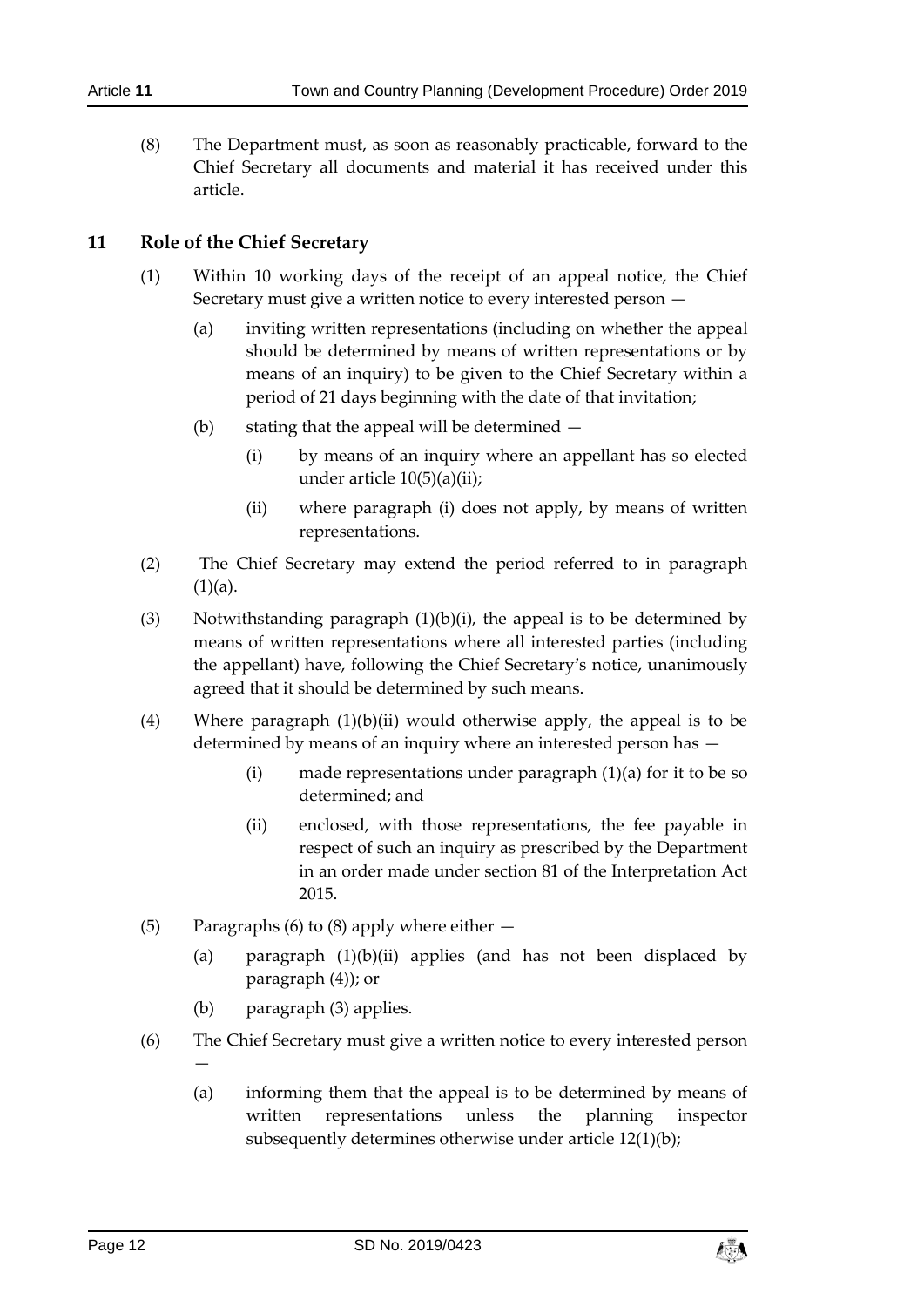- (b) informing them where, and when, any representations received under paragraph (1)(a) may be viewed (whether in hard copy form, electronic form, or in both forms);
- (c) inviting additional representations to be given within a period of 14 days beginning with the date of that invitation.
- (7) The Chief Secretary may extend the period referred to in paragraph  $(6)(c)$ .
- (8) Upon the expiry of the period referred to in paragraph  $(1)(a)$  or, where applicable, paragraph  $(6)(c)$ , the Chief Secretary  $-$ 
	- (a) must refer an appeal referred to in this article to a planning inspector stating whether, in accordance with this article, it is to be determined by means of an inquiry or by means of written representations;
	- (b) where in accordance with this article, an appeal is to be determined by means of an inquiry, must make any written representations given under paragraph (1) or (5) available to all interested parties prior to the date of the inquiry; and
	- (c) may convene a pre-inquiry meeting on behalf of the planning inspector.
- (9) This article is without prejudice to article  $12(1)(b)$ .

# <span id="page-12-0"></span>**12 Role of the planning inspector**

- (1) Upon a reference from the Chief Secretary under article 11, the planning inspector —
	- (a) must consider the application bundle, the written appeal, any written representations made in connection with them and any other material or information the planning inspector considers necessary in order to discharge his functions under this article;
	- (b) may, where article  $11(1)(b)(i)$  or (4) does not apply, determine that it should be determined by means of an inquiry where the planning inspector considers that any interested person participating in the appeal would be unduly disadvantaged if it were to be determined by means of written representations;
	- (c) may in the case of an appeal to be determined by means of an inquiry, hold a pre-inquiry meeting;
	- (d) must, in the case of an appeal to be determined by means of an inquiry, give the appellant, the Department and every interested person, an opportunity to appear at a fixed time and place, to make oral representations and to call and examine witnesses; and
	- (e) may invite any Government Department (or Division of a Department), Manx National Heritage, Manx Utilities or any other person to provide technical advice.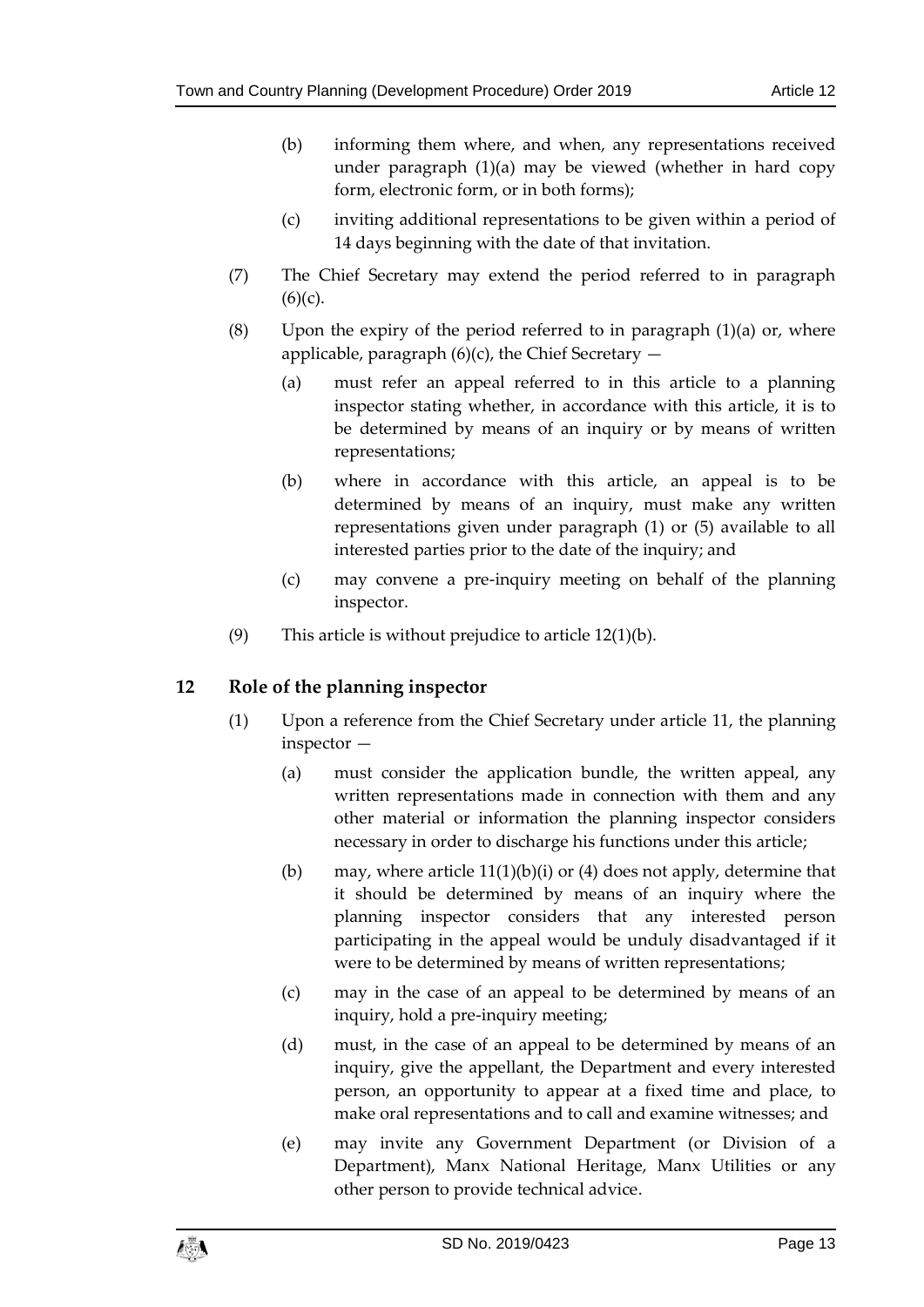- (2) Where, pursuant to paragraph (1)(b), the planning inspector determines that the appeal should be determined by means of an inquiry, the Chief Secretary must make any written representations available to all interested parties prior to the date of the inquiry.
- (3) Having considered the application, the written appeal, any representations made or any evidence or advice presented or submitted in respect of them, the planning inspector must give the Chief Secretary a written report which must include the planning inspector's recommendations as to the determination of the application.

### <span id="page-13-0"></span>**13 Determination by the Department**

- (1) The Department must consider the report of the planning inspector and may consider any material provided under articles 5 and 7 to 11 and —
	- (a) must either allow or dismiss the appeal;
	- (b) may in any case reverse or vary any part of its original decision in relation to such an application, whether or not the appeal relates to that part of its original decision.
- (2) As soon as practicable after its determination of the appeal, the Department must give the appellant and every other interested person an appeal decision notice.
- (3) An appeal decision notice must
	- (a) set out the Department's determination and the reasons for it;
	- (b) include details of the times and place where the report of the planning inspector may be viewed whether in hard copy form or electronic form or both forms;
	- (c) if and to the extent that the Department's determination does not follow the recommendations of the planning inspector, state the reasons for not doing so;
	- (d) advise that the Department's decision is final and binding subject only to the possibility of judicial review by petition of doleance.
- (4) If it appears to the Department that the appeal decision notice contains a relevant error, the Department must give those persons mentioned paragraph (2) a correction notice setting out the text of any correction subject to which the appeal decision notice is to be read.
- (5) A relevant error is
	- (a) an error of grammar, spelling or syntax;
	- (b) an error in the citation of relevant legislation;
	- (c) an obviously incorrect cross-reference;
	- (d) a clerical error or omission; or
	- (e) an error in transcription or expression.

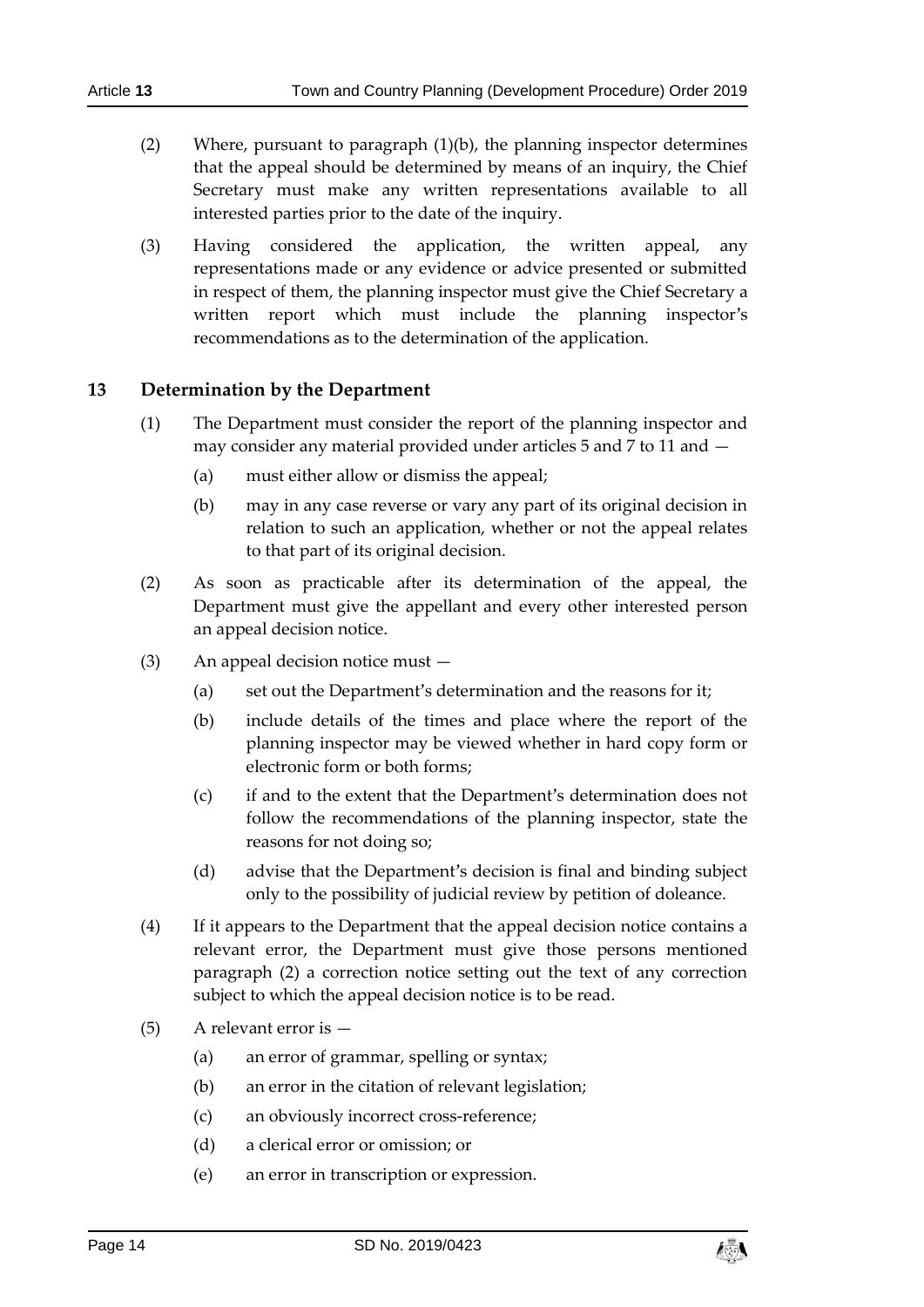(6) Once a correction notice has been given, the original decision notice is to be treated for all purposes as if it had been made in the corrected form and, for the purposes of computation of time for judicial review by a petition of doleance, has effect as if the original decision notice had been made on the date on which the correction notice is given.

# <span id="page-14-0"></span>**14 Withdrawal of appeal**

The appellant may withdraw an appeal by giving notice in writing to the Chief Secretary —

- (a) in the case of an appeal to be determined by means of an inquiry, no later than 7 days before the scheduled date for the inquiry;
- (b) in the case of an appeal to be determined by means of written representations, at any time before the expiry of the period referred to in article 11(6)(c) or that period as extended under article 11(7).

# <span id="page-14-1"></span>**15 Payment of costs**

If the appellant or, as the case may be, the appellant's representative fails without reasonable cause to appear at the time and place appointed under article  $12(1)(d)$ , the Department may, within 14 days of the date of the notice under article 13, require the appellant to pay the whole, or a specified part of the costs and expenses incurred by the Department or any other interested person in connection with the appeal.

DIVISION 4 – COUNCIL OF MINISTERS DETERMINATIONS

# <span id="page-14-3"></span><span id="page-14-2"></span>**16 Applications to be determined by the Council of Ministers**

- (1) The following applications must be determined by the Council of Ministers —
	- (a) an application for planning approval
		- (i) referred to the Council by the Department under subsection (1)(a) of section 11 of the Act which the Council has directed will be determined by it;
		- (ii) in respect of which the Council of Ministers has issued a direction under subsection (1)(b) of that section,

("a section  $11(1)$  application");

- (b) an application for planning approval
	- (i) in which the Department is the applicant; or
	- (ii) which is for the development of land any interest in which is vested in, or which is occupied by or controlled by, the Department,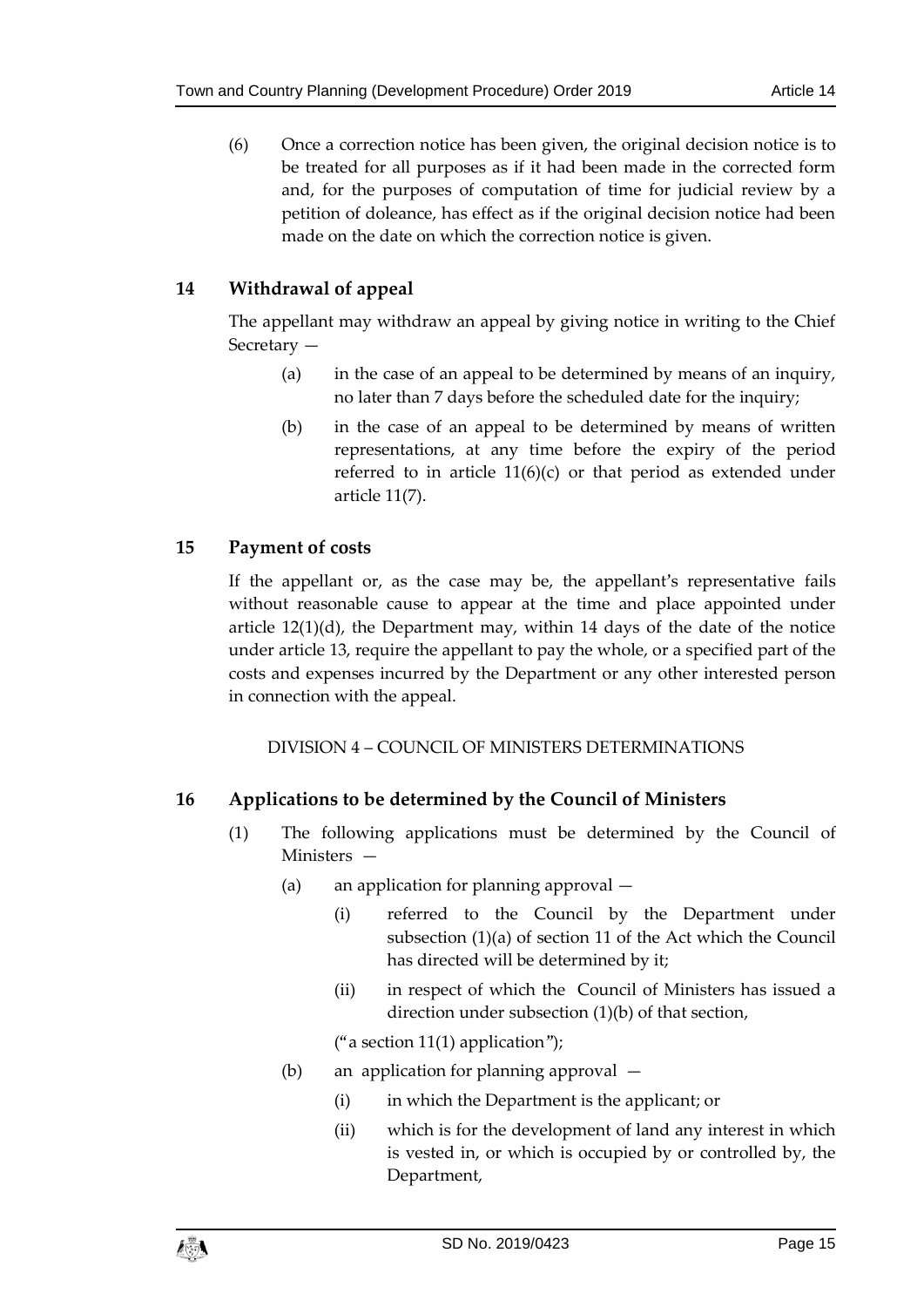(a "Departmental application").

- (2) This paragraph applies where, in respect of an application referred to in article 5 —
	- (a) a notice of application has been published under article 7; and
	- (b) the Council, under section  $11(1)(b)$  of the Act, has directed that the application be referred to it.
- (3) Where paragraph (2) applies, a notice of application must nevertheless be published under article 17.

# <span id="page-15-0"></span>**17 Publication of notices and reports by the Department.**

- (1) Where, in respect of an application made under article 5, article 6 does not apply but 16 does, the Department must prepare and publish a notice of application in accordance with this article.
- (2) A notice of application must—
	- (a) specify the location of, and describe, the land and the proposed development to which the application for planning approval relates;
	- (b) state that any person ("S") may make written representations to the Department with respect to that application at any time before it is sent to the Chief Secretary under paragraph (7)(b); and
	- (c) state
		- (i) whether the application is a section  $11(1)$  or, as the case may be, a Departmental application;
		- (ii) that the application is to be determined by the Council of Ministers; and
		- (iii) that any written representations made by S must explain the nature of S's interest in the application and detail S's reasons for supporting or objecting to the application.
- (3) No later than the publication date the Department must
	- (a) give the applicant a copy of the notice of application requiring that person to —
		- (i) display a copy of the notice by fixing it firmly to a building, other structure or near the land that is subject to that application so that it can easily be read by members of the public from the public highway and is unlikely to be obscured or concealed; and
		- (ii) ensure that copy of the notice displayed in accordance with sub-paragraph (i) remains so displayed for a period of not less than 21 days beginning with the day on which it was first displayed;

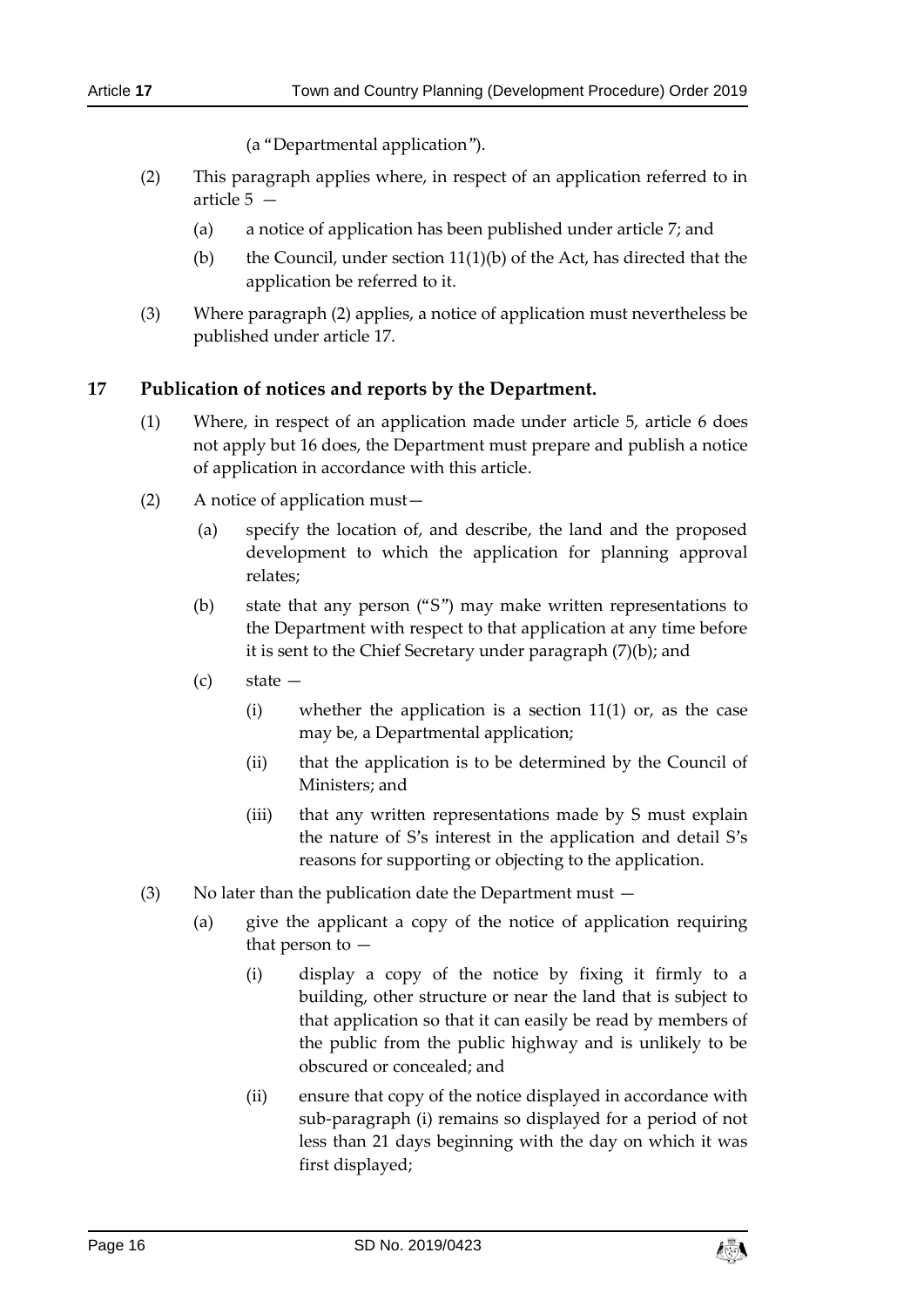- (b) notify the Highway Services Division of the Department of Infrastructure and the local authority for the district in which the land subject to that application is situated, of that application and the place and times at which it may be viewed (whether in hard copy form or electronic form or both forms); and
- (c) cause the matters referred to in sub-paragraphs (a) to (c) of paragraph (2) to be published —
	- (i) in at least one newspaper circulating in the Island; or
	- (ii) by such other means as the Department considers appropriate.
- (4) Where a local authority is notified of the application under paragraph (3)(b), it may publicise the place and times at which it may be viewed (whether in hard copy form or electronic form or both forms), in any manner it sees fit.
- (5) Where documentation is given to the Department under to article 5(6) or (10), the Department may undertake such publicity as it sees fit having regard to the significance of that documentation and may, if it considers it appropriate to do so, prepare and publish —
	- (a) an amended; or
	- (b) a replacement,

notice of application.

- (6) Where an amended or replacement notice is prepared under paragraph (5), references to a notice of application (however expressed) in paragraphs (1) to (4) are to be read as references to that amended or replacement notice.
- (7) As soon as practicable, but not before the expiry of a period of 21 days beginning with the publication date, the Department must —
	- (a) publish a report
		- (i) in the case of a section 11(1) application, setting out—
			- (aa) what the Department considers to be the main issues raised by the application;
			- (bb) a recommendation as to whether the application should be approved or refused and the reasons for that recommendation;
			- (cc) any conditions it considers should be attached to an approval of it (if approved) and the reasons for such conditions;
		- (ii) in the case of a Departmental application setting out $-$ 
			- (aa) what the Department considers to be the main issues raised by the application;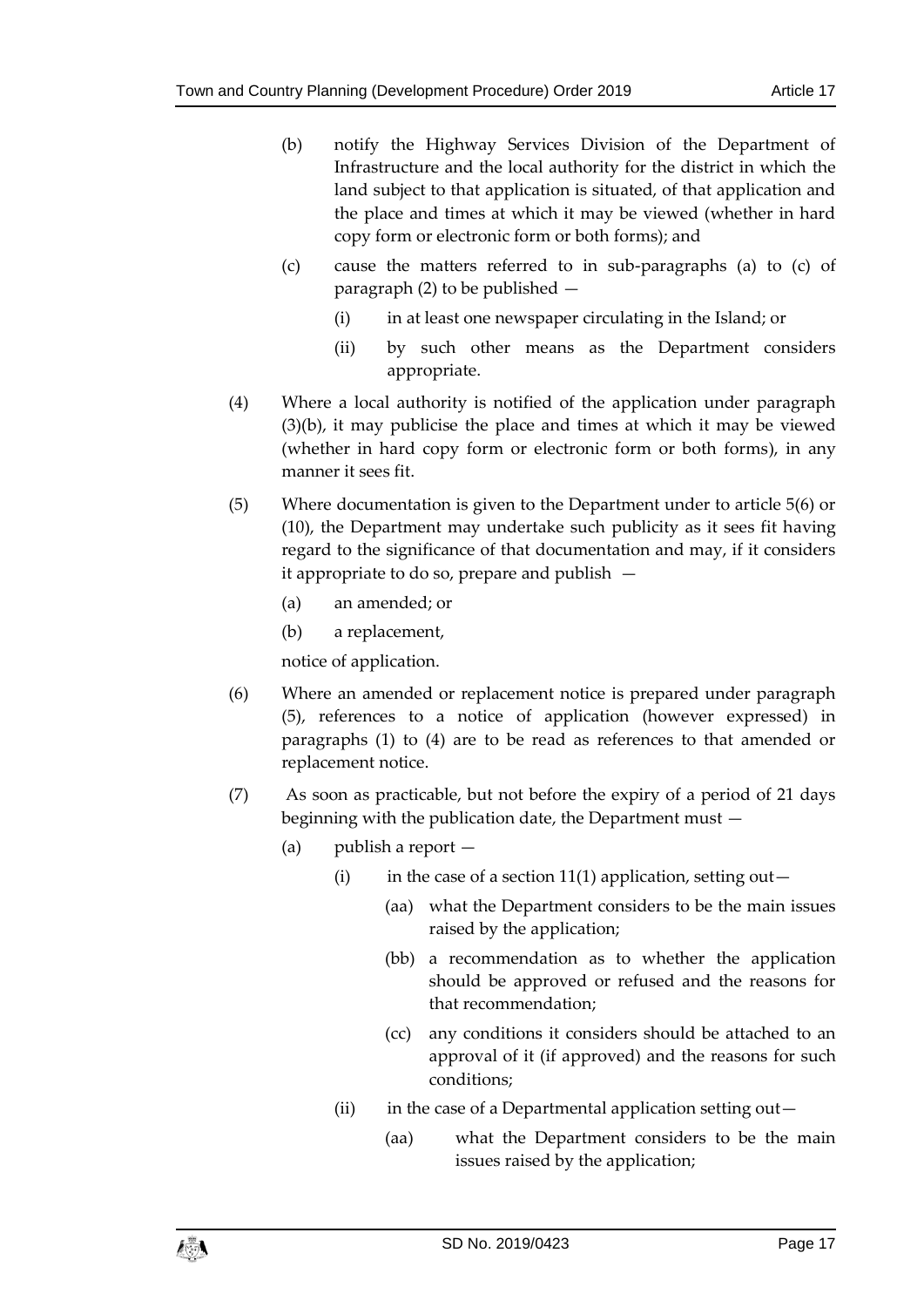- (bb) any conditions it considers should be attached to an approval of it (if approved) and the reasons for such conditions; and
- (b) give that report, the application bundle and any representations received by the Department, to the Chief Secretary.
- (8) The representations referred to in paragraph  $(2)(b)$  are  $-$ 
	- (a) where article 16(2) applies, representations made in response to the notice of application published under article 7 and —
		- (i) before the Council of Ministers directed the application to be referred to it; or
		- (ii) before the application is referred by the Department to the Chief Secretary (notwithstanding the fact that a notice of application under this article has also been published; and
	- (b) representations made in response to the notice of application published under this article.

### <span id="page-17-0"></span>**18 Referrals to the Chief Secretary**

- (1) Where an application is referred to the Chief Secretary pursuant to article 17, the Chief Secretary must write to the persons referred to in paragraph (2) and—
	- (a) invite written representations to be sent to the Chief Secretary with respect to that application within a period of 21 days beginning with the date of the invitation, which period may be extended on request at the Chief Secretary's discretion;
	- (b) in the case of a section 11(1) application, state that the application will be determined by means of an inquiry;
	- (c) in the case of a Departmental application, state that unless a written representation is made for the application be determined by means of an inquiry, it will be determined by means of written representations.
- (2) The persons referred to in paragraph (1) are
	- (a) the Department;
	- (b) the applicant (if not the Department);
	- (c) the local authority in whose district the land is situated;
	- (d) any person who has made written representations with respect to the application.
- (3) The Chief Secretary
	- (a) must refer an application (whether a section 11(1) or a Departmental application) to a planning inspector; and

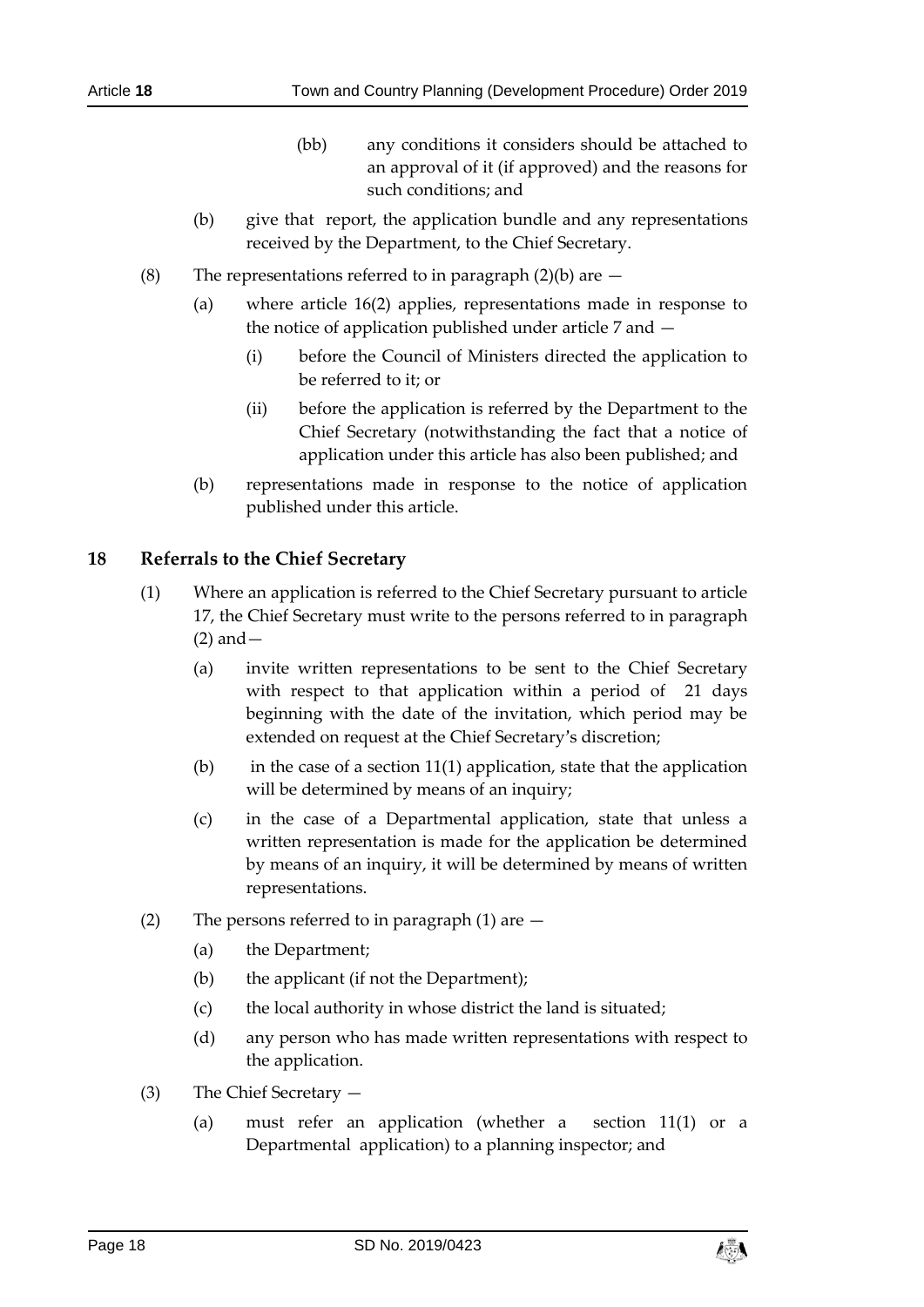(b) may, if the application is to be determined by way of inquiry, convene a pre-inquiry meeting on behalf of the planning inspector.

# <span id="page-18-0"></span>**19 References to the planning inspector**

- (1) Upon a reference from the Chief Secretary under article 18, the planning inspector—
	- (a) must consider the application bundle and any written representations made in respect of it;
	- (b) may, in the case of an application to be determined by means of an inquiry, hold a pre-inquiry meeting;
	- (c) must, in the case of a section 11(1) application or Departmental application in respect of which written representations were made requesting that it be determined by means of an inquiry, hold such an inquiry and give the person's listed in paragraph (3) an opportunity to appear, to make oral representations and to call and examine witnesses; and
	- (d) may invite any Government Department (including any Division of the Department), Manx National Heritage, Manx Utilities and any other person to provide technical advice.
- (2) Having considered the application, any representations made or any evidence or advice presented or submitted in respect of it, the planning inspector must give the Council of Ministers a written report which must include the planning inspector's recommendations as to the determination of the application.
- (3) The persons referred to in paragraph  $(1)(c)$  are  $-$ 
	- (a) the Department;
	- (b) the applicant (if not the Department);
	- (c) the local authority in whose district the land is situated;
	- (d) any person who is requested by the planning inspector to provide technical advice; and
	- (e) any person who has made written representations with respect to the application.

# <span id="page-18-1"></span>**20 Determination by Council of Ministers**

- (1) The Council of Ministers must consider the report of the planning inspector and may consider any information provided under articles 5, 7 and 17 to 19.
- (2) Where, having considered the planning inspector's report given under article 19(2), the Council of Ministers refuse a planning approval in respect of a section 11(1) application, a decision notice ("a CS decision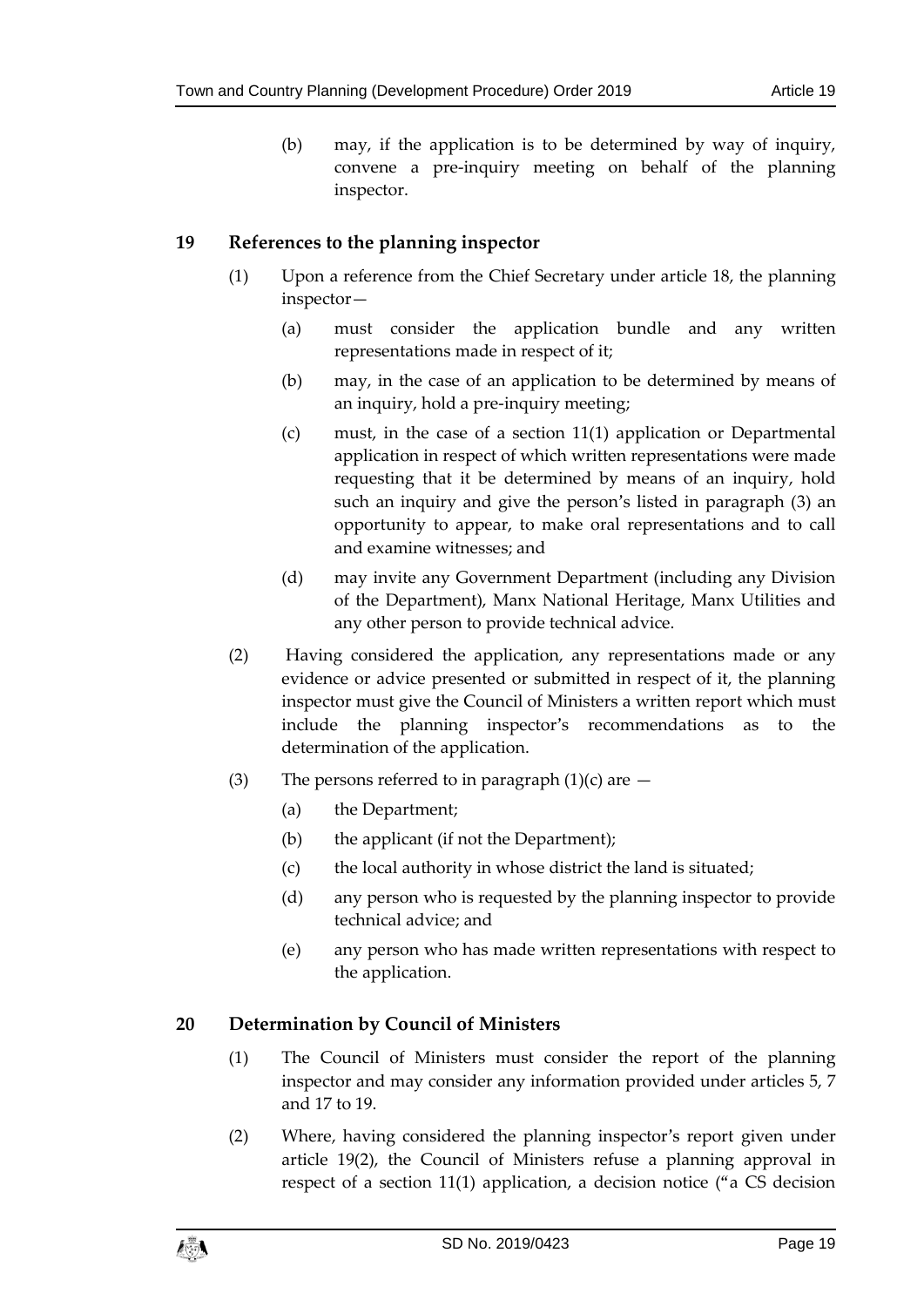notice") must be issued by the Chief Secretary as soon as practicable to every person mentioned in paragraph (11).

- (3) Where, having considered the planning inspector's report given under article 19(2), the Council of Ministers approve a section 11(1) application, that application (together with any relevant independent inspector's report) must be laid before Tynwald.
- (4) Where Tynwald resolve to annul<sup>1</sup> the decision of the Council of Ministers to approve a section 11(1) application, the Chief Secretary must give notice in writing of Tynwald's decision as soon as practicable to every person mentioned in paragraph (11).
- (5) Where Tynwald do not resolve to annul the decision of the Council of Ministers to approve a section 11(1) application, the Chief Secretary must notify every person mentioned in paragraph (11) of that fact.
- (6) In the case of a Departmental application, as soon as practicable after the Council of Ministers has considered the recommendations of the planning inspector and determined the application, a decision notice ("a CS decision notice") must be given by the Chief Secretary to every person mentioned in paragraph (11).

For the avoidance of doubt, if the Departmental application is approved by the Council it does not need to be laid before Tynwald.

- (7) A CS decision notice must
	- (a) in the case of an application that has been approved, state the reasons for that approval and, if approved subject to conditions, what the conditions are and the reasons for their imposition;
	- (b) in the case of an application that has been refused, state the reasons for that refusal;
	- (c) if, and to the extent that, the decision of the Council of Ministers does not follow the recommendation of the planning inspector, state the reasons for not doing so;
	- (d) include details of the times and place where the report of the planning inspector may be viewed whether in hard copy form or electronic form or both forms; and
	- (e) state that the decision is final and binding subject to the possibility of judicial review by petition of doleance.
- (8) If it appears to the Chief Secretary that a CS decision notice contains a relevant error, the Chief Secretary must give a new notice ("a correction notice") to every person mentioned in paragraph (11) setting out the text of any correction subject to which the decision notice is to be read.

-



<sup>&</sup>lt;sup>1</sup> Tynwald may annul the decision of the Council of Ministers at the sitting in which that decision is laid or in the subsequent sitting – see section  $11(2)$  of the Town and Country Planning Act 1999.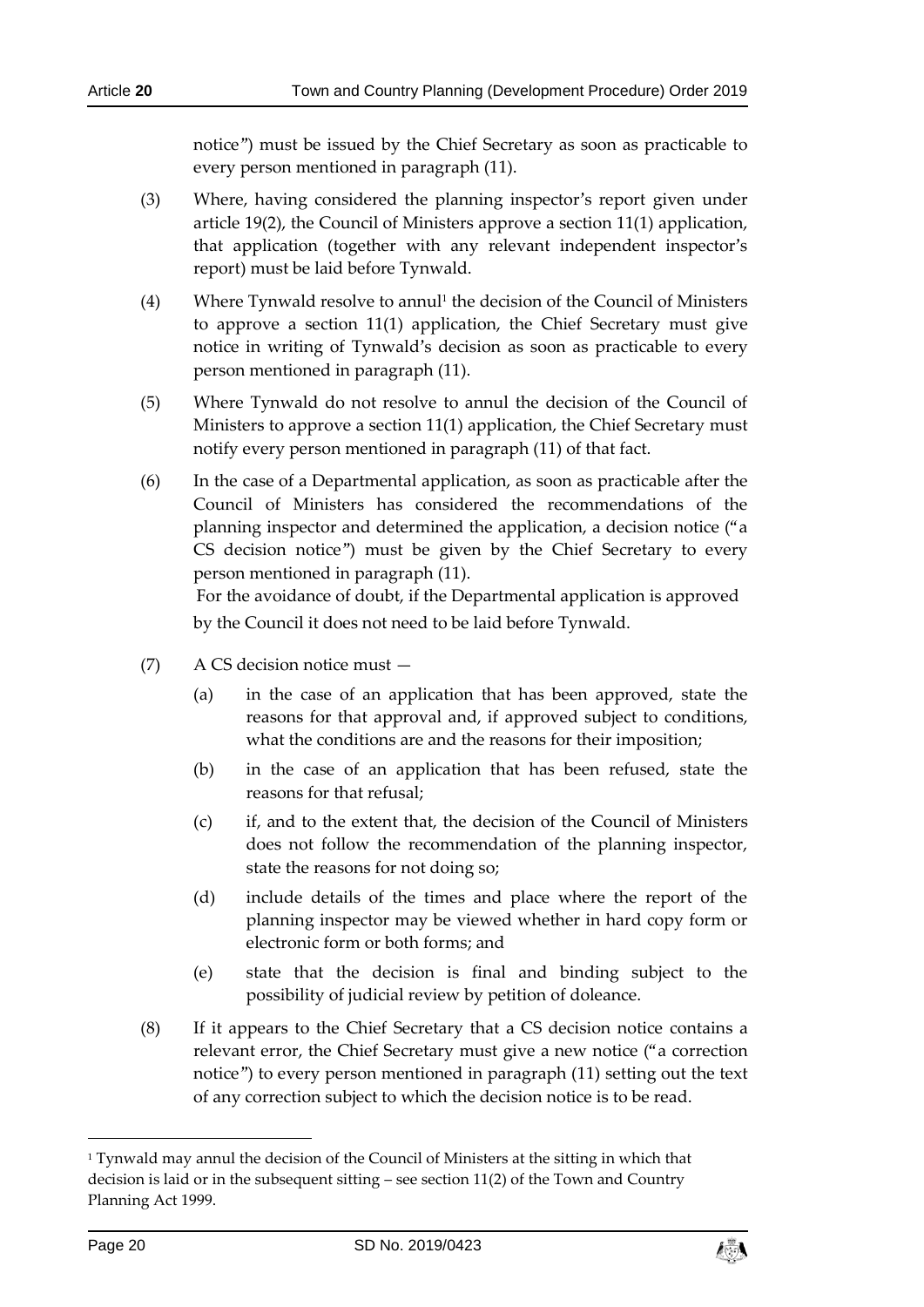- (9) A relevant error is—
	- (a) an error of grammar, spelling or syntax;
	- (b) an incorrect citation of applicable legislation;
	- (c) an obviously incorrect cross-reference;
	- (d) a clerical error or omission; or
	- (e) an error made in transcription or expression.
- (10) Once a correction notice has been given, the original decision notice is to be treated for all purposes as if it had been made in the corrected form and, for the purposes of computation of time for judicial review by a petition of doleance, has effect as if the original decision notice had been made on the date on which the correction notice is given.
- (11) The persons referred to in paragraph  $(2)$ ,  $(4)$ ,  $(5)$ ,  $(6)$  and  $(8)$  are  $-$ 
	- (a) the Department;
	- (b) the applicant (if not the Department);
	- (c) the local authority in whose district the land is situated;
	- (d) any person who is requested by the planning inspector to provide technical advice; and
	- (e) any person who has made written representations with respect to the application.

# <span id="page-20-0"></span>**PART 3 – MINOR CHANGES APPLICATIONS**

# DIVISION 1 - GENERAL

# <span id="page-20-2"></span><span id="page-20-1"></span>**21 Minor changes applications: General**

- (1) Only one minor changes application may be made in respect of any particular grant of planning approval.
- (2) A minor changes application
	- (a) must relate to a grant of planning approval in respect of a building;
	- (b) must specify what minor changes are being sought and why the applicant considers them to be of a minor nature;
	- (c) cannot include an application to change the terms of a grant of planning approval so as to do any of the following—
		- (i) to increase the number of dwellings or buildings for which planning approval has been granted;
		- (ii) to increase the net external footprint of a building for which planning approval has been granted;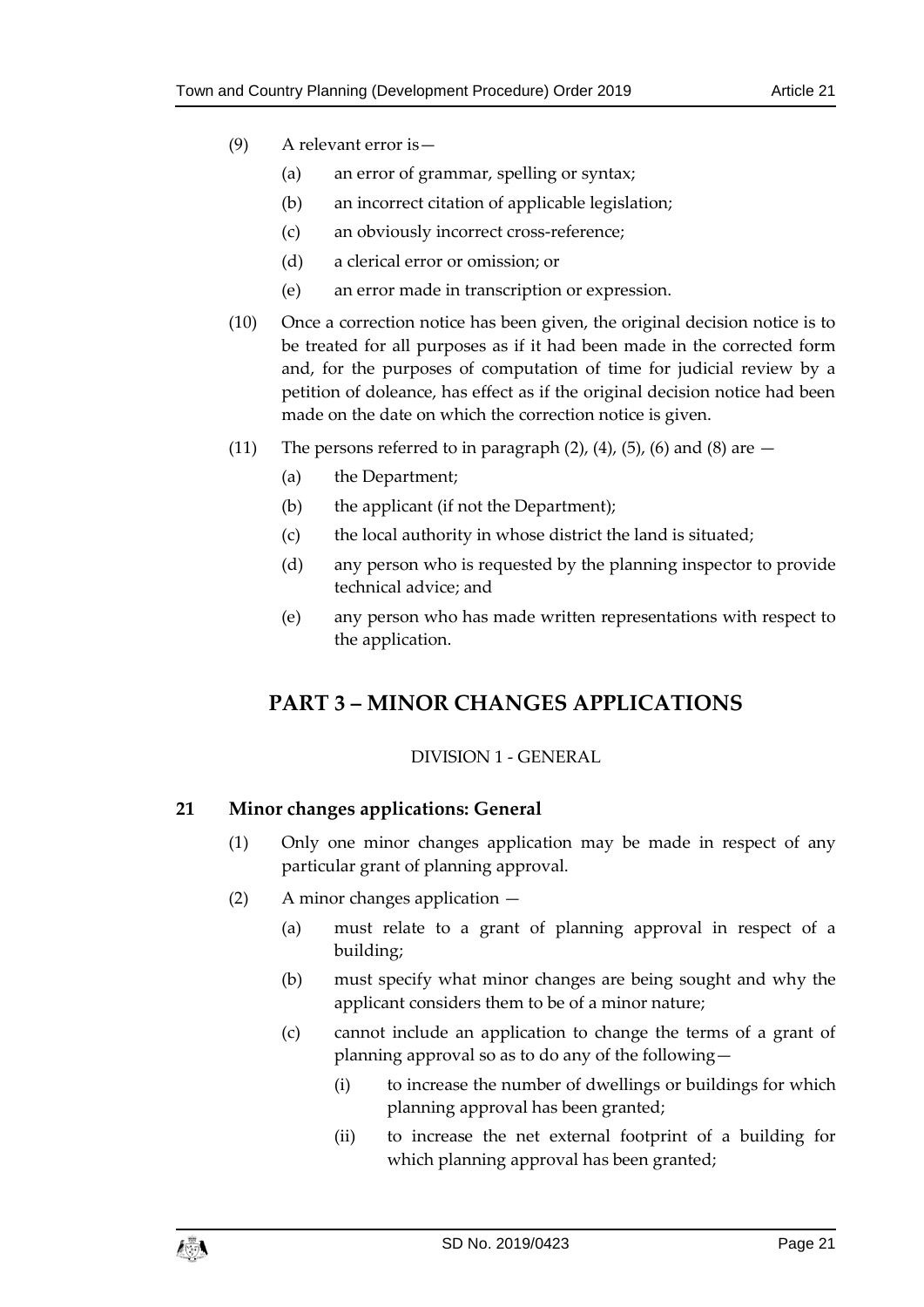- (iii) to alter the site for which planning approval has been granted and which was defined by a red line on the site location map (see Schedule 1), by changing that line;
- (iv) make material changes to the vehicular access arrangements for which planning approval has been granted;
- (v) to alter the conditions (if any) which have been imposed;
- (d) cannot be made
	- (i) earlier than 21 days beginning with the date the applicant is given the planning decision notice issued under article 9;
	- (ii) where an appeal has been lodged under Division 3 of this Part 2, until that appeal has been determined; or
	- (iii) if the duration of the planning approval, determined under article 26, has expired.

# <span id="page-21-0"></span>**22 Minor changes applications: Application bundle**

- (1) A person applying for a minor change to a grant of a planning approval must give the Department two copies of an application bundle consisting of the documentation referred to in paragraph (3) and, where relevant, paragraph (6).
- (2) A person referred to in paragraph (1) need only give the Department one copy of an application bundle when giving it by electronic means.
- (3) The application documentation referred to in this paragraph is  $-$ 
	- (a) an application form supplied by the Department, completed by the applicant;
	- (b) such other documentation referred to in that form not also particularised in Schedule 1; and
	- (c) the particulars specified in Schedule 1.
- (4) An application must be accompanied by the fee payable for such an application as prescribed in an order made by the Department under section 81 of the Interpretation Act 2015.
- (5) Where paragraphs (3) and (4) are not satisfied, the Department may return the application (together with the appropriate fee) to the applicant and is not required to take any further action in respect of it.
- (6) The application documentation referred to in this paragraph is such further particulars as the Department may, at any time before the final determination of the minor changes application, direct to be given in any particular case.
- (7) Where paragraph (6) applies, the particulars in question must be given by a date specified in the direction.

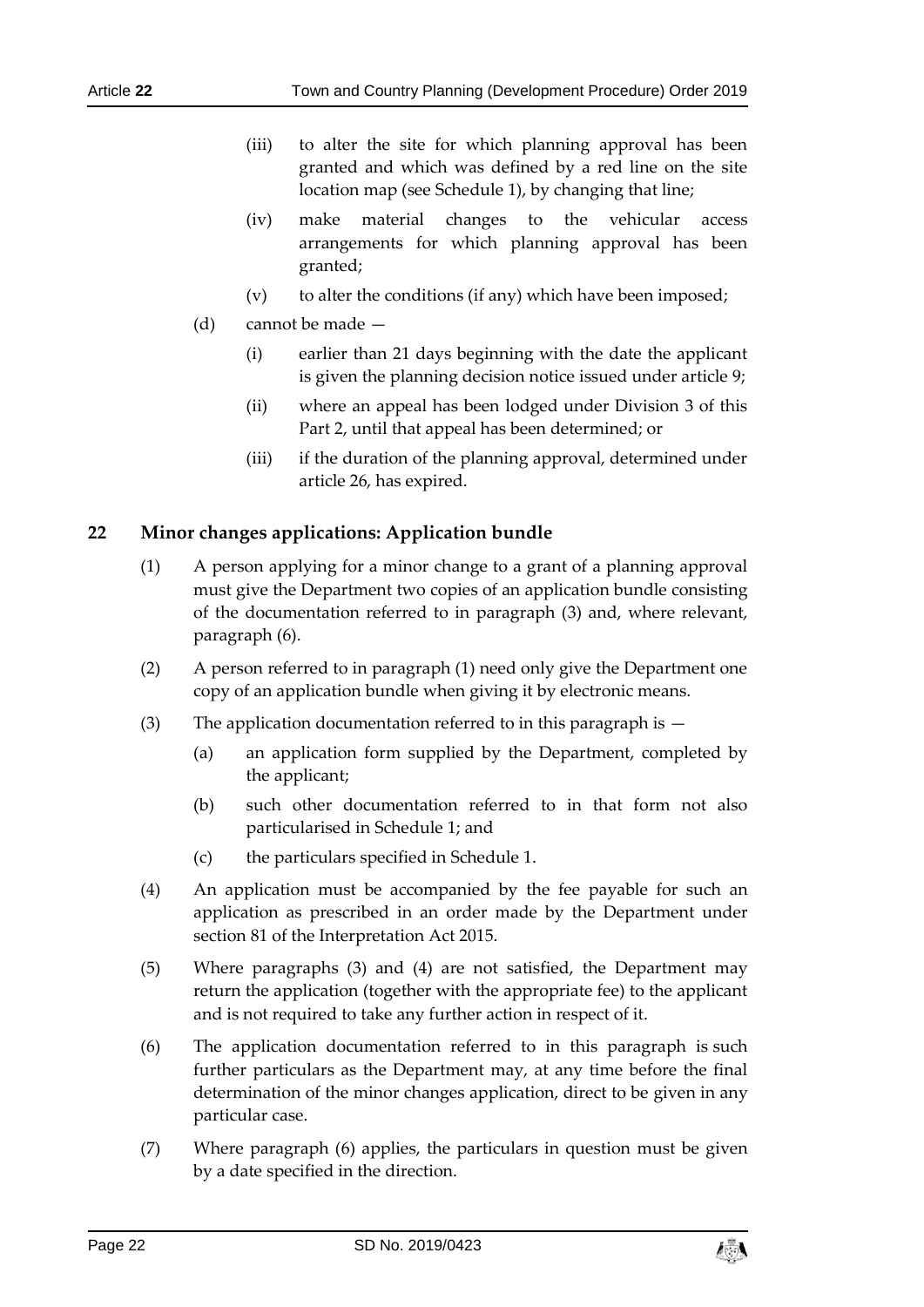- (8) The date referred to in paragraph (7) must be a date falling later than 21 days after the date of the direction.
- (9) Where an applicant fails to give the required particulars in accordance with paragraphs (6) to (8), the Department may treat the application as withdrawn.
- (10) Where in respect of land that is subject to an application for planning approval —
	- (a) the applicant is the owner of that land or has an interest in it; and
	- (b) that land or interest becomes vested in another person,

that other person may apply in writing to the Department to be treated as the applicant and must be so treated if the Department agrees.

(11) The Department may, in any given case and at any time before the application is determined, require the person making a minor changes application to give it additional hard copies of the application bundle.

# <span id="page-22-0"></span>DIVISION 2 - DETERMINATION OF MINOR CHANGES APPLICATIONS ETC

# <span id="page-22-1"></span>**23 Determination of minor changes applications**

- (1) The Department must refuse a minor changes application where it considers that the changes sought would (if approved) —
	- (a) significantly increase the size or scale of the development in question;
	- (b) significantly change the nature of the development in question;
	- (c) result in an approval which, at the time of approval, complied with a Development Plan, National Policy Directive or a Planning Policy Statement, ceasing to do so;
	- (d) result in new or increased adverse impacts on adjoining or neighbouring properties having a significant or disproportionate impact on the environment (irrespective of whether such impacts might be outweighed by other considerations);
	- (e) be more than minor and to be of a magnitude to warrant a new application; or
	- (f) otherwise fundamentally change the basis on which the grant was originally made.
- (2) Where paragraph (1) does not apply, the Department must
	- (a) consider the application bundle referred to in article 22 in accordance with this Part; and
	- (b) if practicable, determine the application within a period of 20 working days beginning with the date on which it was made.
- (3) The refusal of minor changes application does not prevent the applicant from submitting a new application under article 5.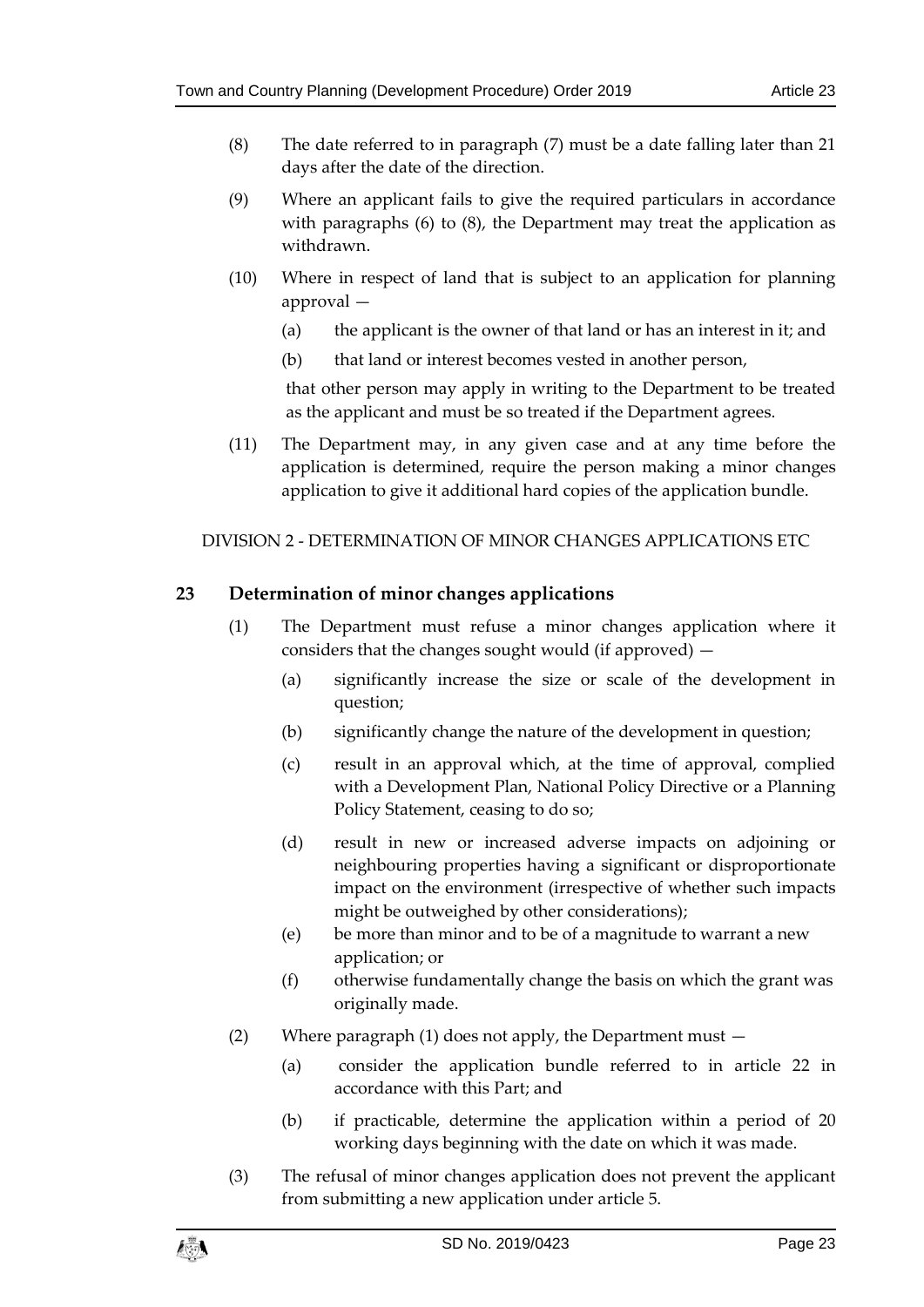### <span id="page-23-0"></span>**24 Notice of decision**

- (1) As soon as practicable after making determination under article 23, the Department must give notice in writing of that decision (a "minor changes decision notice") to the applicant.
- (2) A minor changes decision notice must set out
	- (a) where all or some of the changes are accepted, the changes that are so accepted ;
	- (b) where acceptance of some or all of the changes is refused, the reasons for that refusal, and
	- (c) the effect of article 23(3).
- (3) If it appears to the Department that a minor changes decision notice contains a relevant error, the Department must give a correction notice to the applicant setting out the text of any correction subject to which the minor changes decision notice is to be read.
- (4) A relevant error is
	- (a) an error of grammar, spelling or syntax;
	- (b) an error in the citation of relevant legislation;
	- (c) an obviously incorrect cross-reference;
	- (d) a clerical error or omission; or
	- (e) an error in transcription or expression.
- <span id="page-23-1"></span>(5) Once a correction notice has been given, the original notice is to be treated for all purposes as if it had been made in the corrected form.

# DIVISION 3 – APPEALS

# <span id="page-23-2"></span>**25 Appeals from decisions of the Department**

No appeal lies against the Department's —

- (a) determination in respect of a minor changes application; or
- (b) failure to make a determination within the period specified in article 23, or at all.

# <span id="page-23-3"></span>**PART 4 – MISCELLANEOUS, TRANSITIONAL AND REVOCATIONS**

# <span id="page-23-4"></span>**26 Duration of planning approval**

(1) This article applies to a planning approval that was not subject to a minor changes application under Part 3 and an approval that was subject to a successful application under that Part.

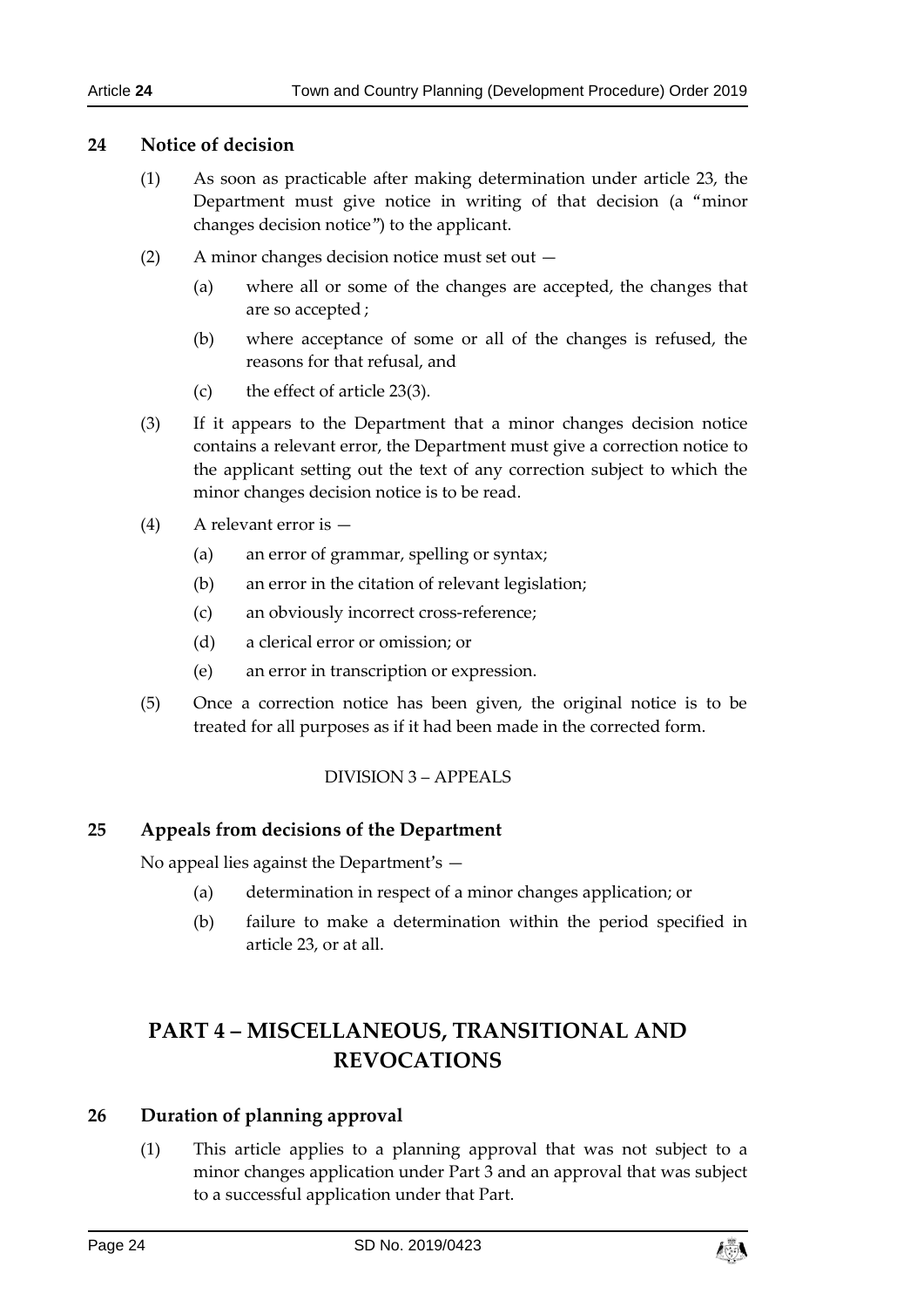- (2) Planning approval referred to in this article is taken to be granted subject to the condition that the development must be begun —
	- (a) no later than the end of the period as may be specified in the decision notice relating to such grant; or
	- (b) if no such period is specified, the period of 4 years beginning with the date of the decision notice.
- (3) The period specified under paragraph (2)(a) must not exceed 4 years unless there are special circumstances justifying a longer period.

# <span id="page-24-0"></span>**27 Other applications**

The provisions of this Order apply with any necessary modifications to  $-$ 

- (a) applications under section 10(3) of the Act (variation or discharge of conditions); and
- (b) applications for such approval as is mentioned in section  $10(6)(d)$ of the Act (reserved matters),

as they apply to applications for planning approval.

# <span id="page-24-1"></span>**28 Inquiry and written representation procedure**

Schedule 2 applies to proceedings conducted by a planning inspector under this Order.

# <span id="page-24-2"></span>**29 Transitional provision**

Where, before this Order comes into operation, an application for planning approval ("an existing application") —

- (a) has been made under article 4 of the Town and Country Planning (Development Procedure) (No.2) Order 2013 ("the 2013 Order"); and
- (b) has not finally determined, or disposed of, in accordance with that Order,

that existing application is to be dealt with in accordance with the provisions of the 2013 Order and as if this Order had not been made.

# <span id="page-24-3"></span>**30 Revocations**

The following are revoked —

- (a) the Town and Country Planning (Development Procedure) (No. 2) Order 2013<sup>2</sup> ;
- (b) the Town and Country Planning (Development Procedure) (No.2) (Amendment) Order 2015 3 ;

 $\overline{a}$ 

<sup>2</sup> SD 0238/2013.

<sup>3</sup> SD 2015/0134.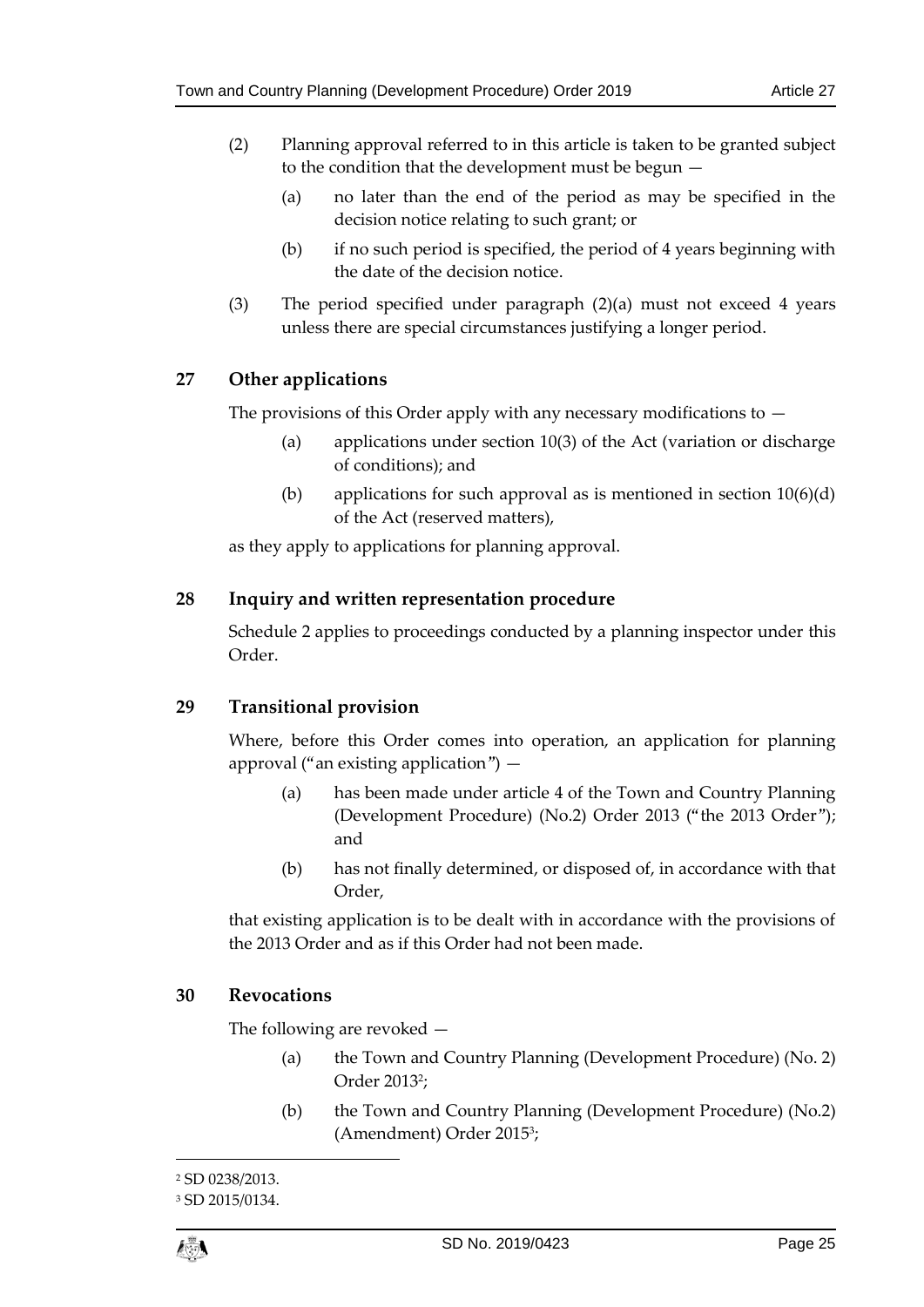(c) the Town and Country (Development Procedure) (No.2) (Amendment) (No. 2) Order 2015<sup>4</sup> .

#### **MADE 22 OCTOBER 2019**

# **GEOFFREY BOOT** *Minister for Environment, Food and Agriculture*

-



<sup>4</sup> SD 2015/0228.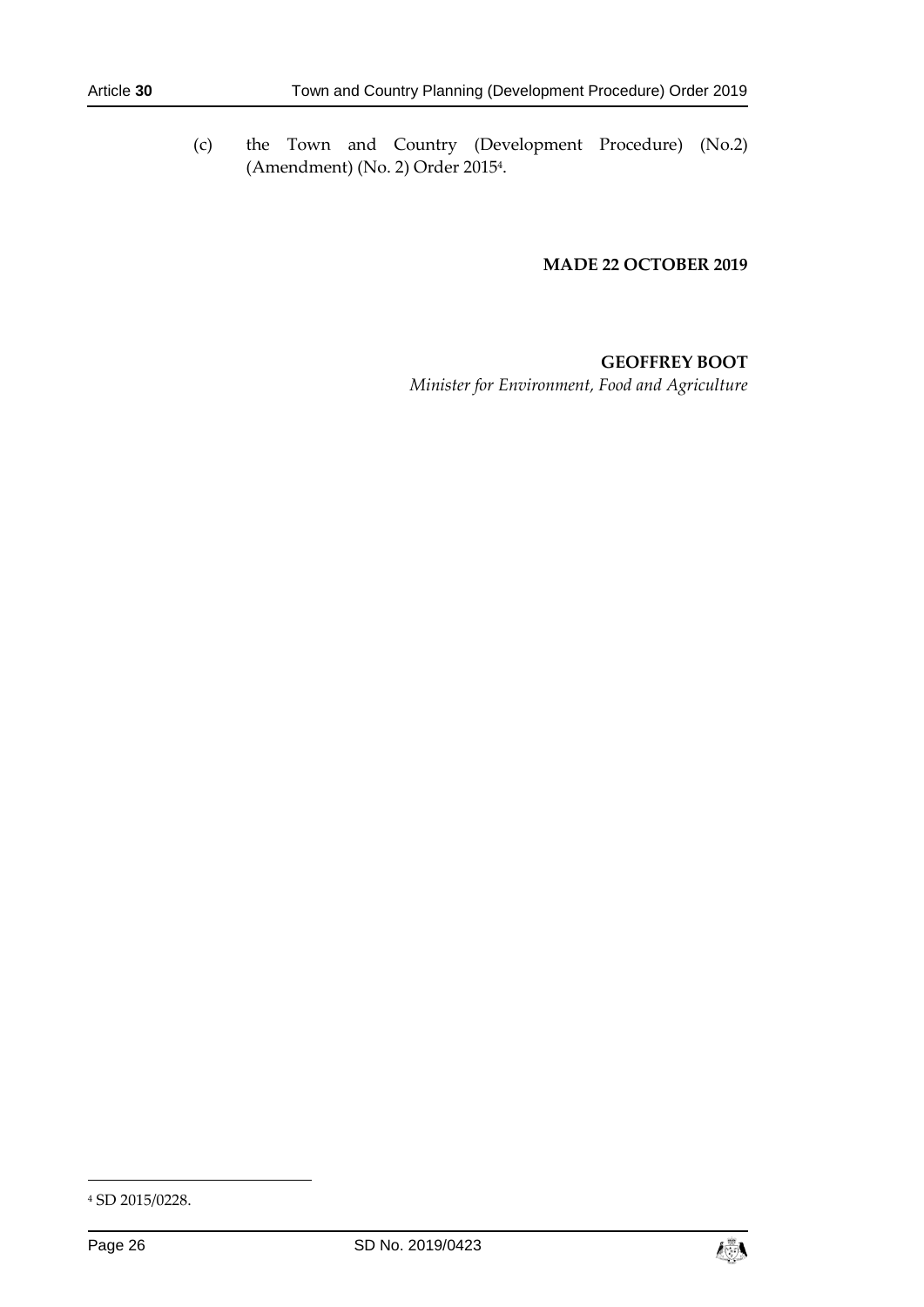## **SCHEDULE 1**

#### *Article 5*

# <span id="page-26-1"></span><span id="page-26-0"></span>**PARTICULARS TO BE INCLUDED WITH APPLICATIONS UNDER PART 2 AND PART 3**

## **1 All applications**

- (1) This paragraph applies to  $-$ 
	- (a) applications for planning approval;
	- (b) applications for such approval as is mentioned in section  $10(6)(d)$ of the Act (reserved matters); and
	- (c) minor changes applications.
- (2) Every application to which this paragraph applies must include an accurate and up-to-date site location plan to a standard scale on which —
	- (a) there is a clearly marked North point;
	- (b) the site that is the subject of the application is clearly defined with a red line;
	- (c) the boundary of the entire land owned or occupied by the applicant (and where an agent is the applicant, the land owned or occupied by the agent's principal) adjoining the site which is the subject of the application is clearly defined with a blue line (irrespective of how much of this land relates to the application);
	- (d) there is illustrated the relationship of the site to adjoining land and buildings, to any highway serving the site, and to the nearest settlement or other familiar point of reference;
	- (e) in cases where the site is identified as being at risk of flooding on the most recent flood maps published by Manx Utilities and the application includes the construction of a new building or a change of use to an existing building, a flood risk assessment.
- (3) The illustration referred to in sub-paragraph (2)(d) may consist of a separate plan not exceeding a metric scale of 1:10,000.
- (4) A plan referred to in sub-paragraphs (2) and (3) must be presented at a scale to make its contents clear to the Department without the need for clarification or explanation.

# **2 All applications except those for approval in principle or change of use**

- (1) This paragraph applies to  $-$ 
	- (a) applications for planning approval except those referred to in subparagraph (2);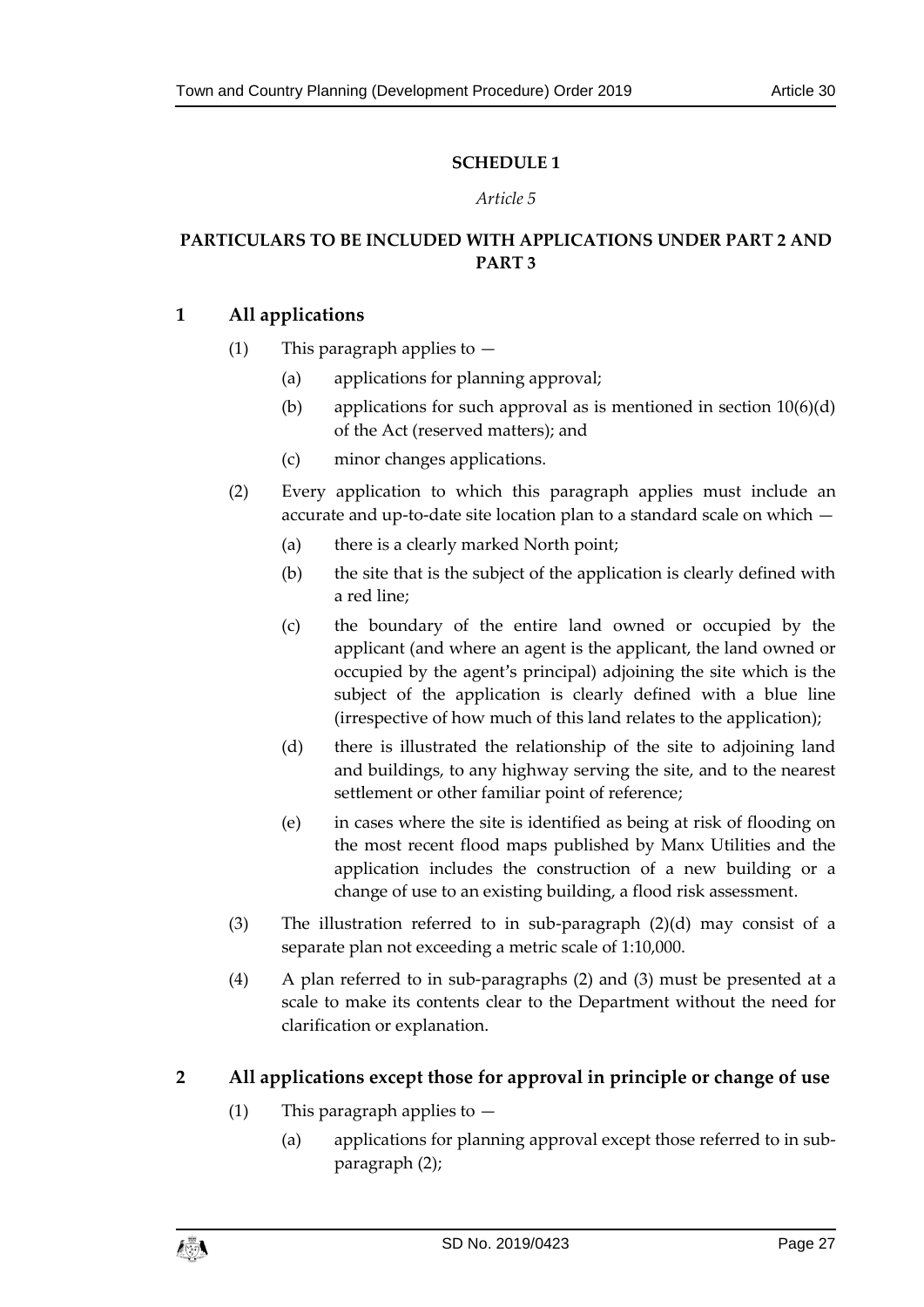- (b) applications for such approval as is mentioned in section  $10(6)(d)$ of the Act.
- (2) This paragraph does not apply to
	- (a) an application for approval in principle;
	- (b) applications for approval of development consisting of a change in the use of a building and not involving building or engineering operations;
	- (c) minor changes applications; and
	- (d) applications to replace a window or a door of a building in a conservation area.
- (3) Every application to which this paragraph applies must include
	- (a) a site plan to a metric scale of not less than 1:500 on which are indicated accurately —
		- (i) the position of all buildings, both existing and proposed;
		- (ii) the position of any driveways and vehicular access, both existing and proposed;
		- (iii) the position of all proposed engineering operations and any proposed fences or walls;
		- (iv) the position, and extent, of any proposed visibility splay where the proposed development includes any works to create or materially alter a vehicular access;
		- (v) the position and extent of any area for the parking and or storage of vehicles (motor cars, motor cycles or goods or passenger vehicles) and pedal cycles;
		- (vi) the position and extent of all existing trees where the proposed development includes any works within the vicinity of such trees;
		- (vii) where changes are proposed to site levels, existing and proposed levels;
		- (viii) the position and nature of all proposed landscaping;
	- (b) plans, elevations and sections of all proposed buildings and structures both existing and proposed to a metric scale of not less than 1:100, fully dimensional using metric units and annotated so as to specify —
		- (i) the material and nature of all external finishes; and
		- (ii) floor or base levels relative to a fixed datum outside the site plan required by (a);
	- (c) details of any anticipated incidental removal of minerals or importation to or removal of waste from the site.

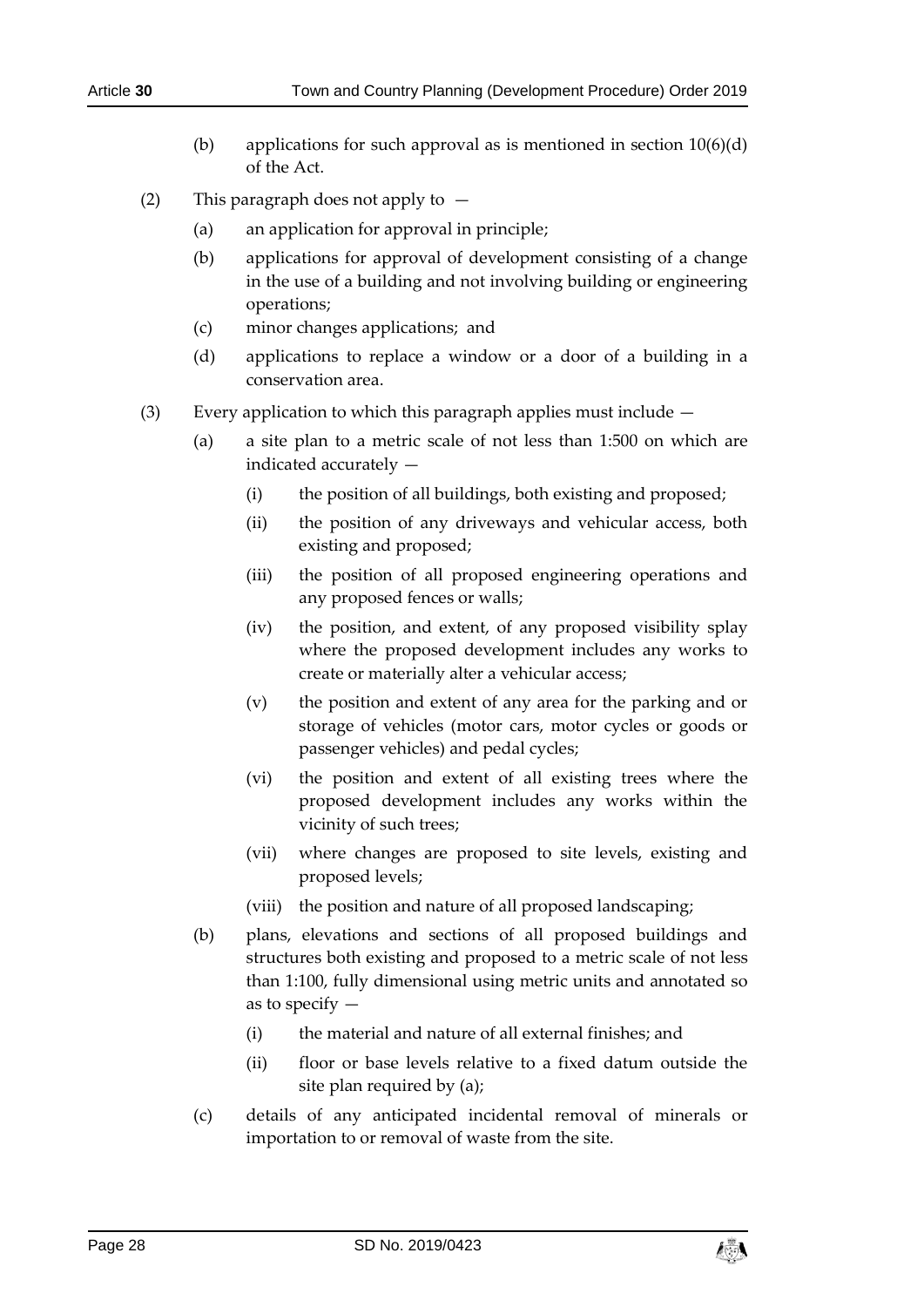(4) A plan referred to in this paragraph must be presented on paper of such a size to make its contents clear to the Department without the need for clarification or explanation.

# **3 Applications for change of use only**

An application for planning approval consisting only of a change in the use of a building and not involving external building or engineering operations must include dimensioned floor lay-out plans of the existing and proposed use that clearly show both the existing and proposed—

- (a) arrangement of the rooms in the building; and
- (b) means of access and egress from the building.

# **4 Applications for approval of reserved matters**

Every application for such approval as is mentioned in section  $10(6)(d)$  of the Act must include details —

- (a) of the approval in principle to which the application relates; and
- (b) as required by the condition of that approval with which the that application seeks to comply.

# **5 Applications to replace windows or doors– conservation area**

An application for planning approval consisting only of a replacement of a window or door of a building in a conservation area must include details, both existing and proposed, of the size, shape and construction of the window or door which is the subject of the application and —

- (a) a clear photographic representation of that window; or
- (b) a scale drawing of it.

# **6 Minor changes applications**

A minor changes application must —

- (a) specify the planning approval that is the subject of the application;
- (b) specify the changes to that approval which are being applied for;
- (c) include an explanation as to why those changes are being applied for;
- (d) if relevant, include the site plan, and the plans, elevations and sections of the proposed buildings and structures referred to in paragraph 2(3) amended to indicate those changes.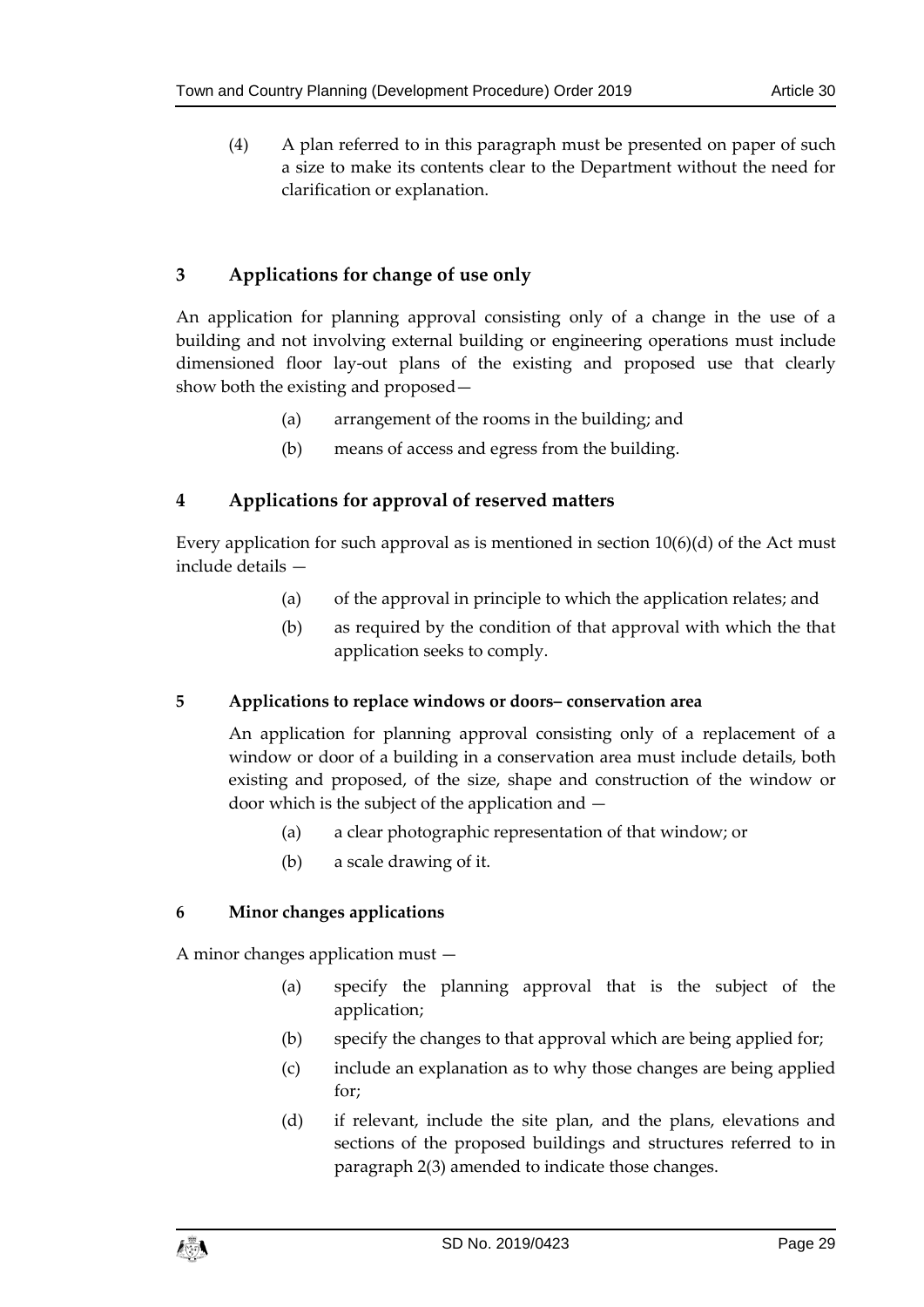#### **SCHEDULE 2**

#### *Article 28*

#### <span id="page-29-0"></span>**INQUIRY AND WRITTEN REPRESENTATION PROCEDURE**

#### <span id="page-29-1"></span>**1 Interpretation**

In this Schedule —

- **"inquiry"** means proceedings conducted by a planning inspector under articles 12 or 19;
- **"written representation procedure"** means proceedings conducted by a planning inspector under article 12 or article 19 by consideration of written representations only.

#### **2 Procedure at inquiry**

- (1) Except as otherwise provided in this Schedule, the planning inspector is to determine the procedure at an inquiry.
- (2) At the start of the inquiry, the planning inspector must identify what are, in the planning inspector's opinion, the main issues to be considered and any matters on which the inspector requires further explanation from persons entitled or permitted to appear.
- (3) Nothing in sub-paragraph (2) precludes any person entitled or permitted to appear at any inquiry from referring to issues that the inspector considers relevant to the consideration of the application or the appeal but which were not issues identified by that inspector under that subparagraph.
- (4) At an inquiry
	- (a) the Department opens proceedings and the applicant has the right of final reply unless, in any particular case, the planning inspector otherwise determines; and
	- (b) any other persons entitled or permitted to appear are to be heard in such order as the planning inspector may determine.
- (5) The planning inspector may, in respect of any person the planning inspector considers to be behaving in a disruptive manner require that person to leave and may also —
	- (a) refuse to permit that person to re-join the inquiry on that person's return; or

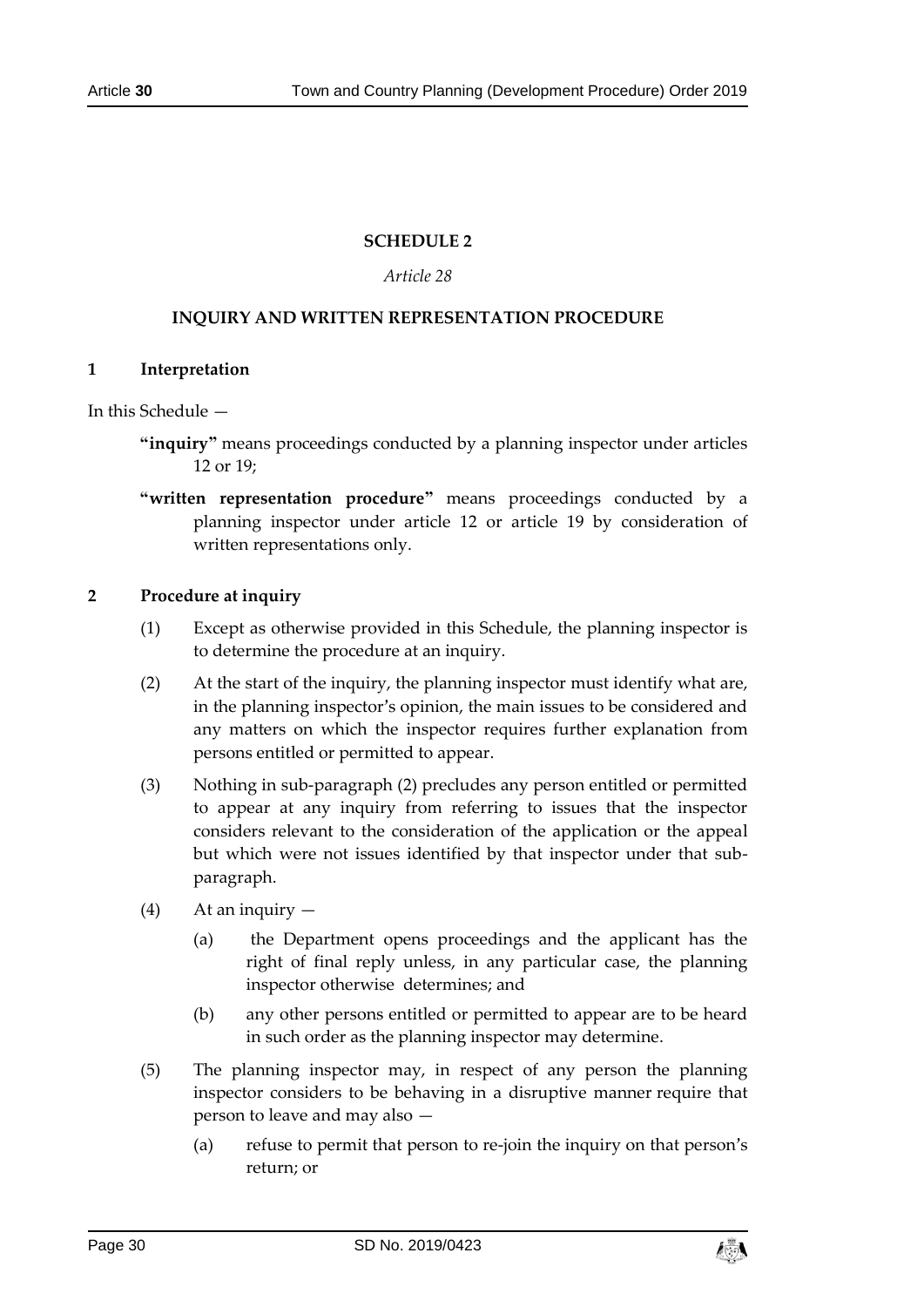- (b) permit that person to return to the inquiry on such conditions as the planning inspector may specify.
- (6) But a person referred to in sub-paragraph (5) may, in writing and before the close of the inquiry, submit to the planning inspector any evidence or other material.
- (7) A planning inspector may proceed with an inquiry in the absence of any person entitled to appear at it.
- (8) The planning inspector may take account of any written representations or evidence or any document received from any person before an inquiry opens or during the inquiry provided that the planning inspector discloses those representations or that evidence or document at the inquiry.
- (9) The planning inspector may from time to time adjourn an inquiry and, if the date and time of, and place where it is to be reconvened are announced at the inquiry before its adjournment, no further notice of those matters is required.
- (10) The planning inspector may, in respect of land which is the subject of the application in question —
	- (a) before the inquiry, make an unaccompanied inspection of it without prior notice being given to the persons entitled to appear at the inquiry;
	- (b) during an inquiry,
		- (i) make an unaccompanied inspection of it without prior notice being given to the persons entitled to appear at the inquiry;
		- (ii) make an inspection of it in the company of the applicant, the Department or both;
	- (c) after the close of the inquiry,  $-$ 
		- (i) make an unaccompanied inspection of it without prior notice being given to the persons entitled to appear at the inquiry;
		- (ii) make an inspection of it in the company of the applicant, the Department or both.
- (11) The planning inspector must inspect the land in accordance with paragraph (10) if requested, before or during the inquiry, to do so by the applicant or the Department.
- (12) In all cases where the planning inspector intends to make an accompanied inspection of the land, the planning inspector must, during the inquiry, announce the date and time at which that inspection is to take place.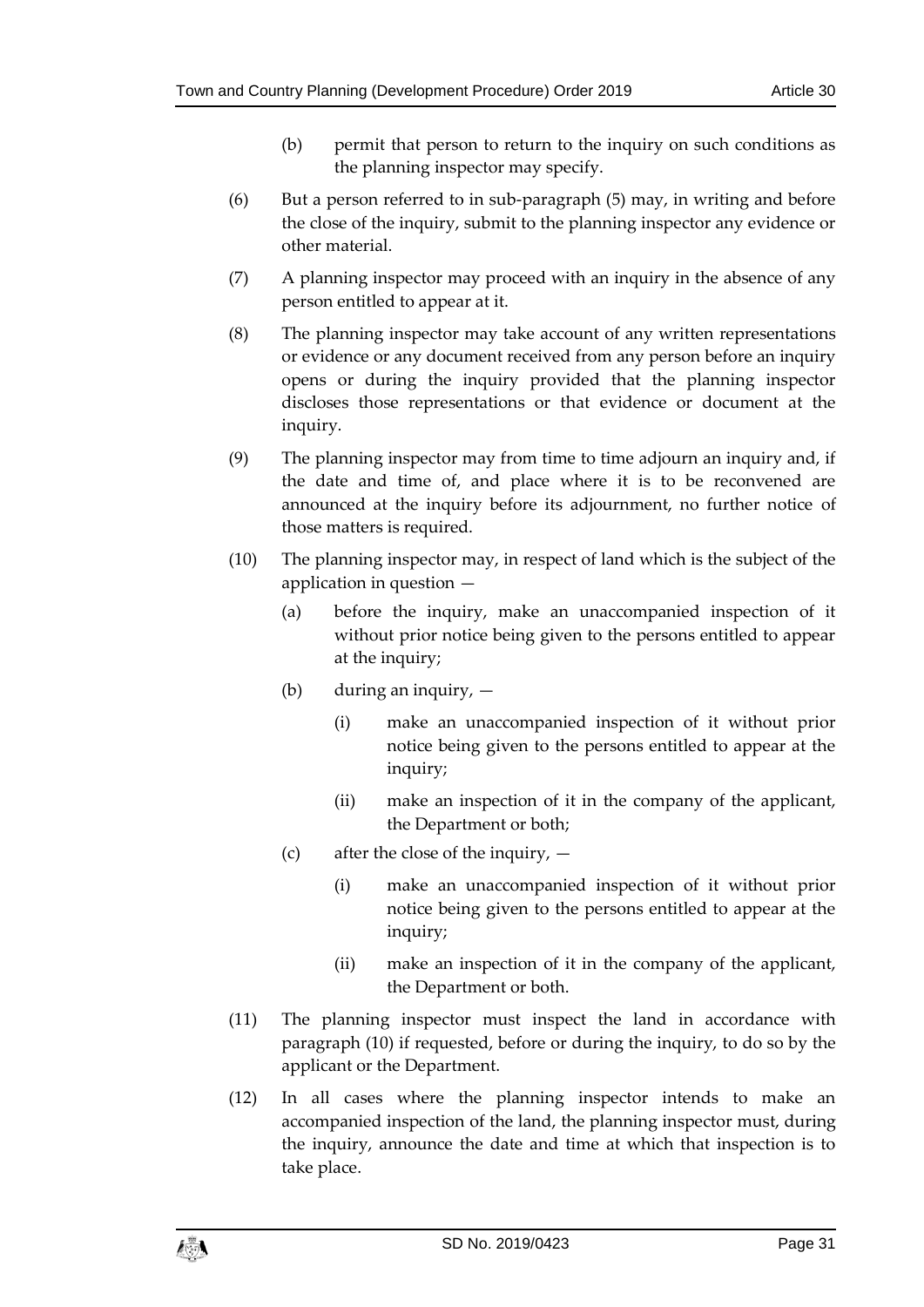(13) The planning inspector is not bound to defer an inspection of the land which is due to take place in the company of the applicant, the Department or both, if they not present at the appointed time.

#### **3 Evidence**

- (1) A person entitled to appear at an inquiry is entitled to call evidence and to cross-examine other persons at the discretion of the planning inspector.
- (2) The planning inspector may, where the inspector considers it would be irrelevant or repetitious, refuse to permit —
	- (a) the giving or production of evidence;
	- (b) the cross-examination of persons giving evidence; or
	- (c) the presentation of any other matter.
- (3) Where the planning inspector refuses to permit the giving of oral evidence, the person wishing to give that evidence may submit it or any other evidence in writing before the close of the inquiry.
- (4) The planning inspector may direct that facilities are afforded to any person appearing at an inquiry to take, or obtain, copies of documentary evidence open to public inspection.

#### **4 Written representations procedure**

- (1) Under the written representations procedure, the planning inspector must take into account all written representations from the Department, the appellant and any other interested person.
- (2) The planning inspector may make an unaccompanied inspection of the land which is the subject of the application at any time during consideration of the written representations without giving prior notice to —
	- (a) the Department;
	- (b) the appellant;
	- (c) the owner of land if not the appellant;
	- (d) any other interested person who has made written representations.
- (3) In the case of proceedings under Division 3 of Part 2, references to in this paragraph to —
	- (a) "appellant" are to be read as references to "applicant"; and
	- (b) "interested person" are to be read as references to "any person".